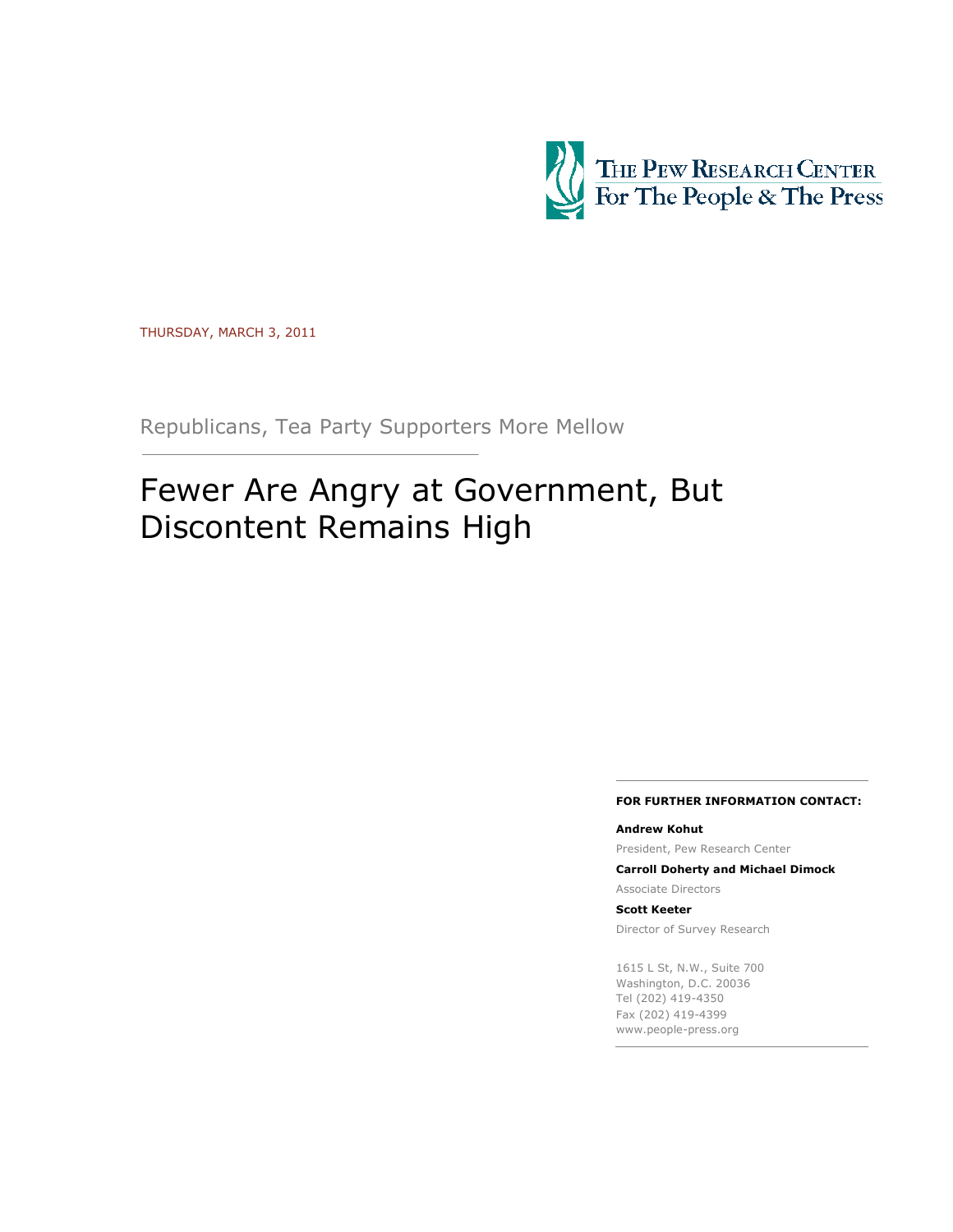# Republicans, Tea Party Supporters More Mellow Fewer Are Angry at Government, But Discontent Remains High

The public remains deeply frustrated with the federal government, but fewer Americans say they are angry at government than did so last fall. Overall, the percentage saying they are angry with the federal government has fallen from 23% last September to 14% today, with much of the decline coming among Republicans and Tea Party supporters.

While anger at government has subsided, the public expresses no greater taste for political compromise today than it did last fall. As political leaders head into a tough political debate over the budget, 54% say they like elected officials who stick to their positions, while 40% prefer officials who make compromises with people they disagree with. This is virtually identical to the balance of opinion among registered voters last September.

By roughly two-to-one (63% vs. 32%), more Republicans say they like elected officials who stick to their positions rather than those who make compromises. About half of independents (53%) prefer politicians who stick to their positions compared with 41% who like elected officials who make compromises with people they disagree with. Democrats are evenly divided – 48% like elected officials who stick to their positions, 46% like those who compromise.

### Anger at Government Subsides

|                                         | Sept<br>2010 | Mar<br>2011    | <b>Change</b> |
|-----------------------------------------|--------------|----------------|---------------|
| Feeling about the<br>federal government | $\%$         | $\frac{0}{0}$  |               |
| Angry                                   | 23           | 14             | -9            |
| Frustrated                              | 52           | 59             | $+7$          |
| Content                                 | 21           | 22             | $+1$          |
| Don't know                              | <u>4</u>     | $\overline{5}$ |               |
|                                         | 100          | 100            |               |
| Percent "angry" among                   |              |                |               |
| Republican                              | 33           | 16             | -17           |
| Independent                             | 27           | 15             | $-12$         |
| Democrat                                | 11           | 10             | $-1$          |
| Agree with Tea Party                    | 47*          | 28             | $-19$         |
|                                         |              |                |               |

#### Most Continue to Support Conviction over Compromise

|                                                    | Sept<br>2010* | Mar<br>2011 | <b>Change</b> |
|----------------------------------------------------|---------------|-------------|---------------|
| I like elected officials who                       | $\frac{0}{0}$ | %           |               |
| Stick to their positions                           | 55            | 54          | $-1$          |
| Make compromises with<br>people they disagree with | 40            | 40          | Λ             |
| Neither/Both/Don't know                            | 5             | 7           |               |
|                                                    | 100           | 100         |               |
| Percent "stick to positions"<br>among              |               |             |               |
| Republican                                         | 67            | 63          | -4            |
| Democrat                                           | 50            | 48          | $-2$          |
| Independent                                        | 51            | 53          | $+2$          |
| Agree with Tea Party                               | 66            | 69          | $+3$          |
|                                                    |               |             |               |

PEW RESEARCH CENTER Feb. 22-Mar. 1, 2011. Figures may not add to 100% because of rounding. Based on registered voters.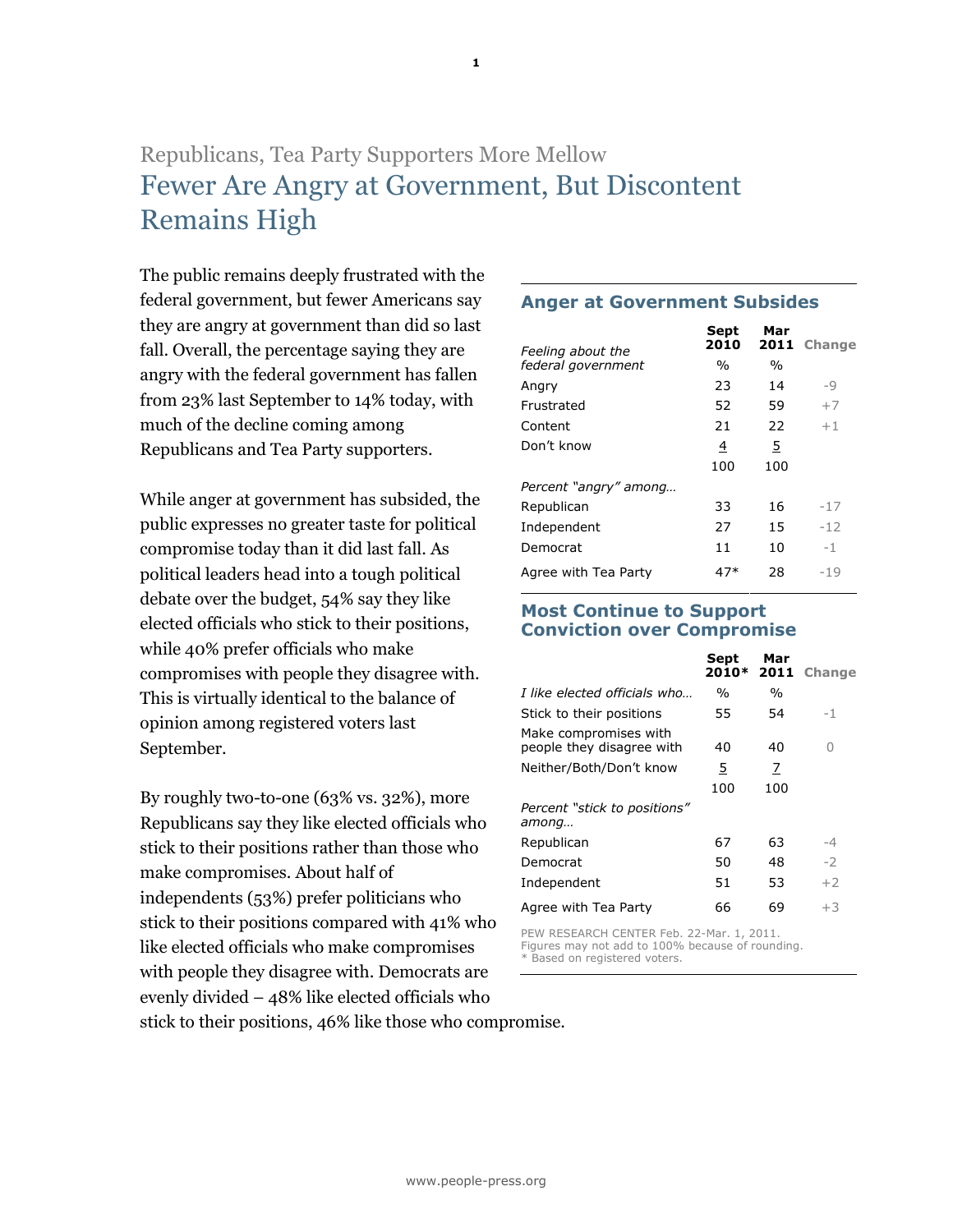The latest national survey by the Pew Research Center for the People & the Press, conducted Feb. 22-Mar. 1 among 1,504 adults, finds a modest recovery in public trust in government from historic lows last year. Yet even with this uptick, the general mood remains overwhelmingly negative.

Just 29% say they can trust the government in Washington to do what is right just about always or most of the time, up from 22% last March. About seven-in-ten (69%) say they trust the government only



Trust the government in Washington to do what is right "just about always" or "most of the time"



some of the time or never, compared with 76% a year ago.

The proportion of Republicans saying they can trust the government always or most of the time has increased from 13% to 24% over the past year; opinions among Democrats are unchanged over this period, at 34%.

The public continues to express negative views of Congress, as well as Republican and Democratic congressional leaders. Just 34% say they have a favorable opinion of Congress, up slightly from 26% a year ago; a majority (57%) has an unfavorable view. Comparable percentages say they approve of the job performance of Republican (36%) and Democratic (33%) congressional leaders.

By contrast, Barack Obama's job ratings remain positive. Currently, 51% approve of Barack Obama's job performance while 39% disapprove. That is little changed from early February, but Obama's ratings have shown significant improvement since last fall, when about as many approved as disapproved.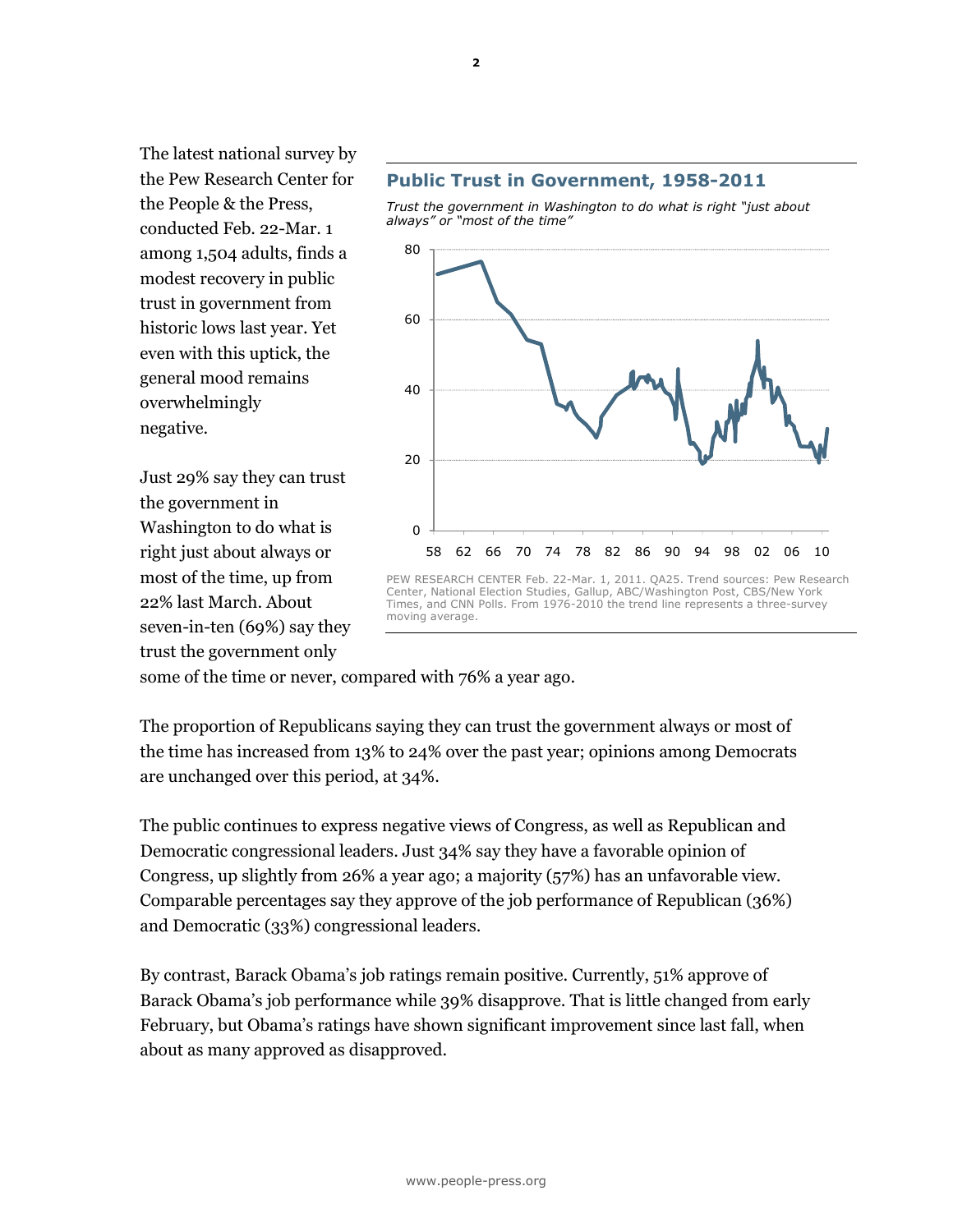| continuing rise in support for |                            |                 |                |           |                |                   |
|--------------------------------|----------------------------|-----------------|----------------|-----------|----------------|-------------------|
| same-sex marriage since        | Allow gays and lesbians to | 2008            | 2009           | 2010      | 2011           | $09-11$<br>change |
| 2009. Currently, 45% say       | marry legally              | $\%$            | $\%$           | $\%$      | $\frac{0}{0}$  |                   |
| they favor allowing gays and   | Favor                      | 39              | 37             | 42        | 45             | $+8$              |
|                                | Oppose                     | 51              | 54             | 48        | 46             | -8                |
| lesbians to marry legally      | Don't know                 | <u>10</u>       | $\overline{6}$ | <u>10</u> | <u>و</u>       |                   |
| while 46% are opposed. In      |                            | 100             | 100            | 100       | 100            |                   |
| Pew Research surveys           | Abortion should be         |                 |                |           |                |                   |
| conducted in 2010, 42%         | Legal in all/most cases    | 55              | 47             | 50        | 54             | $+7$              |
| favored and 48% opposed        | Illegal in all/most cases  | 39              | 44             | 44        | 42             | $-2$              |
| gay marriage and in 2009,      | Don't know                 | $6\overline{6}$ | $\overline{9}$ | 7         | $\overline{4}$ |                   |
| just 37% backed same-sex       |                            | 100             | 100            | 100       | 100            |                   |

#### Liberal Movement on Gay Marriage, Abortion

PEW RESEARCH CENTER Feb. 22-Mar. 1, 2011. QA61, A62. Figures may not add to 100% because of rounding. Gay marriage opinions based on yearly averages for 2008-2010; abortion opinions based on yearly averages for 2008-2009.

Over the same period, there has been movement toward a liberal position on abortion. In 2009, for the first time in many years, the public was evenly divided over whether abortion should be legal or illegal in all or most cases. But support for legal abortion has recovered and now stands at about the same level as in 2008 (55% then, 54% today).

Independents have become more supportive of both gay marriage and legal abortion since 2009. Roughly half of independents (51%) now favor same-sex marriage, up from 37% in 2009. And 58% of independents say that abortion should be legal in all or most cases, compared with 47% in Pew Research Center surveys two years ago.

The public's overall views of labor unions have changed little through the lengthy stalemate between Wisconsin's governor and the state's public employee unions over collective bargaining rights. About half (47%) say they have a favorable opinion of labor unions compared with 39% who have an unfavorable opinion. In early February, 45% expressed a favorable opinion of unions and 41% said they had an unfavorable view. However, liberal Democrats and people in union households are more likely to say they have a *very* favorable opinion of labor unions than they were just weeks ago.

The survey finds a

marriage while 54% were

opposed.





PEW RESEARCH CENTER Feb. 21-Mar. 1, 2011. QA4e.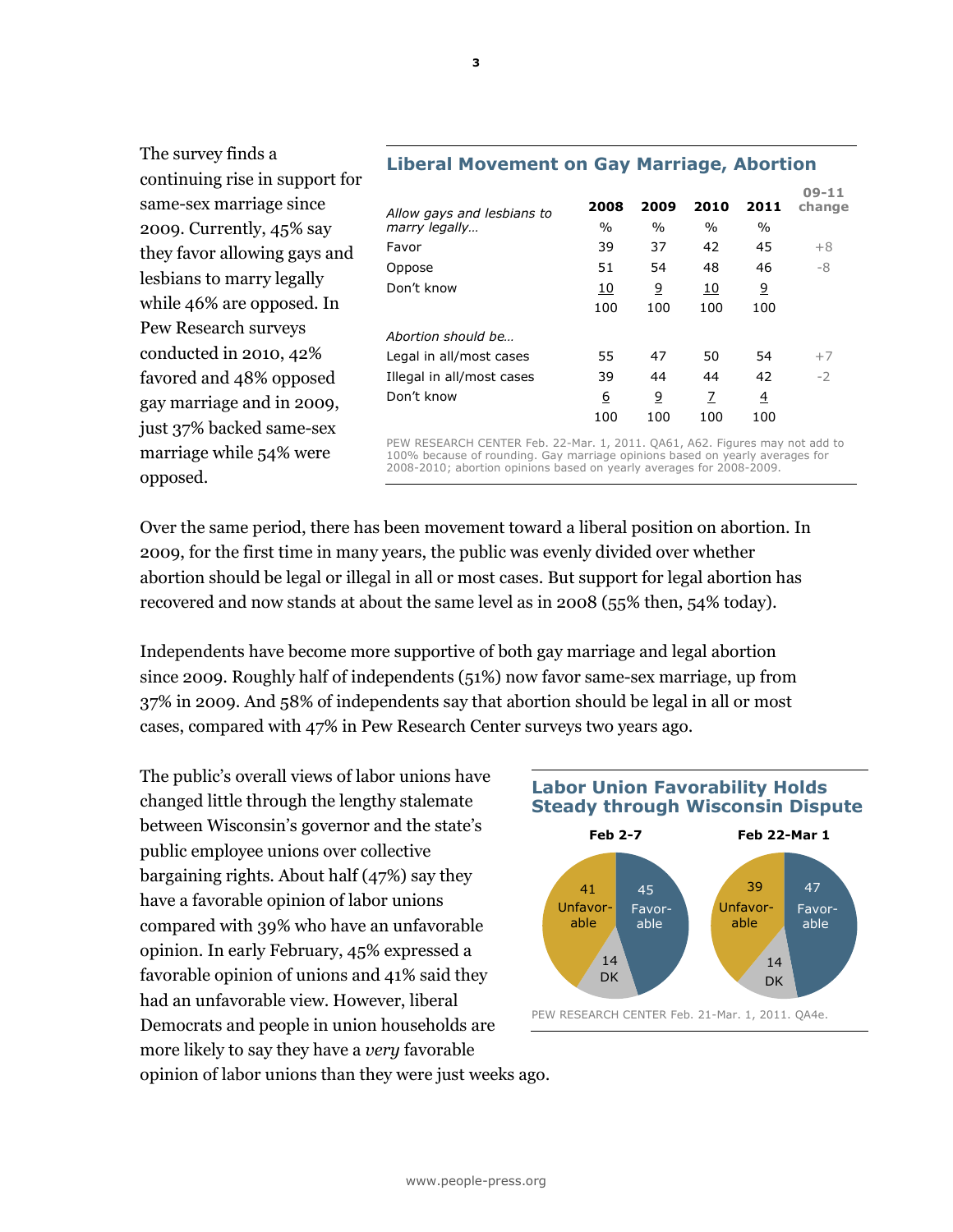(For more on public attitudes toward labor unions, see Pew Research's  $Feb. 17$  report. For more on views of the showdown in Wisconsin between the governor and public employee unions, see [this report](http://people-press.org/2011/02/28/more-side-with-wisconsin-unions-than-governor/), released Feb. 28.)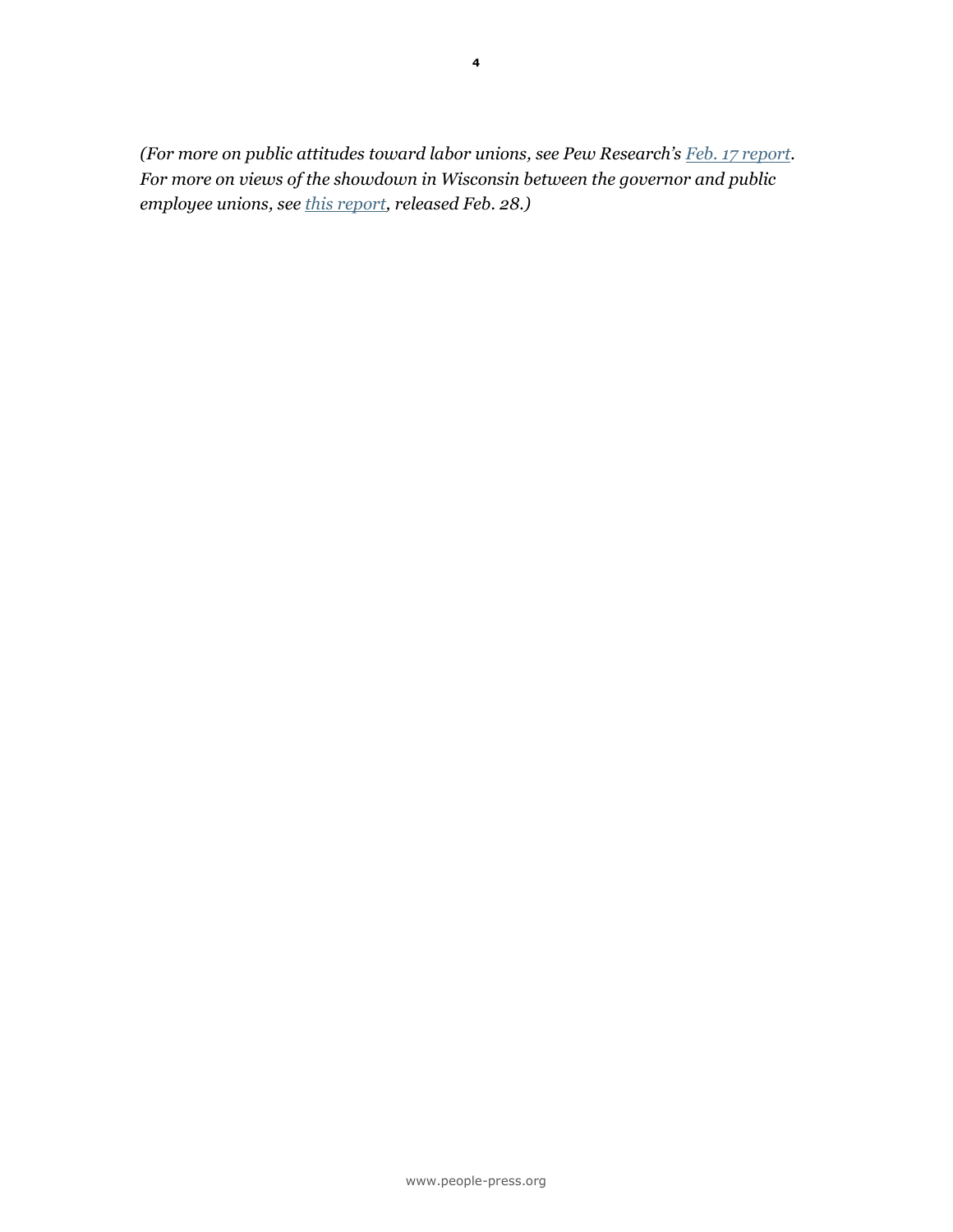# SECTION 1: ATTITUDES ABOUT GOVERNMENT

When asked how they feel about the federal government, a majority of the public has consistently expressed frustration. Currently, 59% say they are frustrated with the federal government while 22% are content and 14% are angry. The percent saying they are angry with government has

| Feeling about<br>the federal | Oct           | Feb. |               | Nov Mar Oct Jan Mar Sept Mar<br>1997 2000 2001 2004 2006 2007 2010 2010 2011 |      |      |      |     |     |
|------------------------------|---------------|------|---------------|------------------------------------------------------------------------------|------|------|------|-----|-----|
| government                   | $\frac{0}{0}$ | $\%$ | $\frac{0}{0}$ | $\frac{0}{0}$                                                                | $\%$ | $\%$ | $\%$ | %   | %   |
| Basically content            | 29            | 33   | 53            | 32                                                                           | 21   | 21   | 19   | 21  | 22  |
| Frustrated                   | 56            | 54   | 34            | 52                                                                           | 54   | 58   | 56   | 52  | 59  |
| Angry                        | 12            | 10   | 8             | 13                                                                           | 20   | 16   | 21   | 23  | 14  |
| Don't know                   |               |      | 5             | 3                                                                            | 5    | 5.   | 5    | 4   | 5   |
|                              | 100           | 100  | 100           | 100                                                                          | 100  | 100  | 100  | 100 | 100 |

# Fewer Are Angry with Federal Government

PEW RESEARCH CENTER Feb. 22-Mar. 1, 2011. QA24. Figures may not add to 100% because of rounding.

declined nine points since last September.

Fewer Republicans say they feel angry with the federal government than did so last fall. In the current survey, 16% of Republicans say they are angry with the government, down from 33% in September. There also has been a decline in anger among independents from 27% last fall to 15% now. Among independents who lean to the GOP, the percent saying they are angry declined from 38% to 20%. Views among Democrats have been fairly stable with 10% now saying they are angry with the federal government. Thus, the gap between Republicans and Democrats is much smaller than it was last year.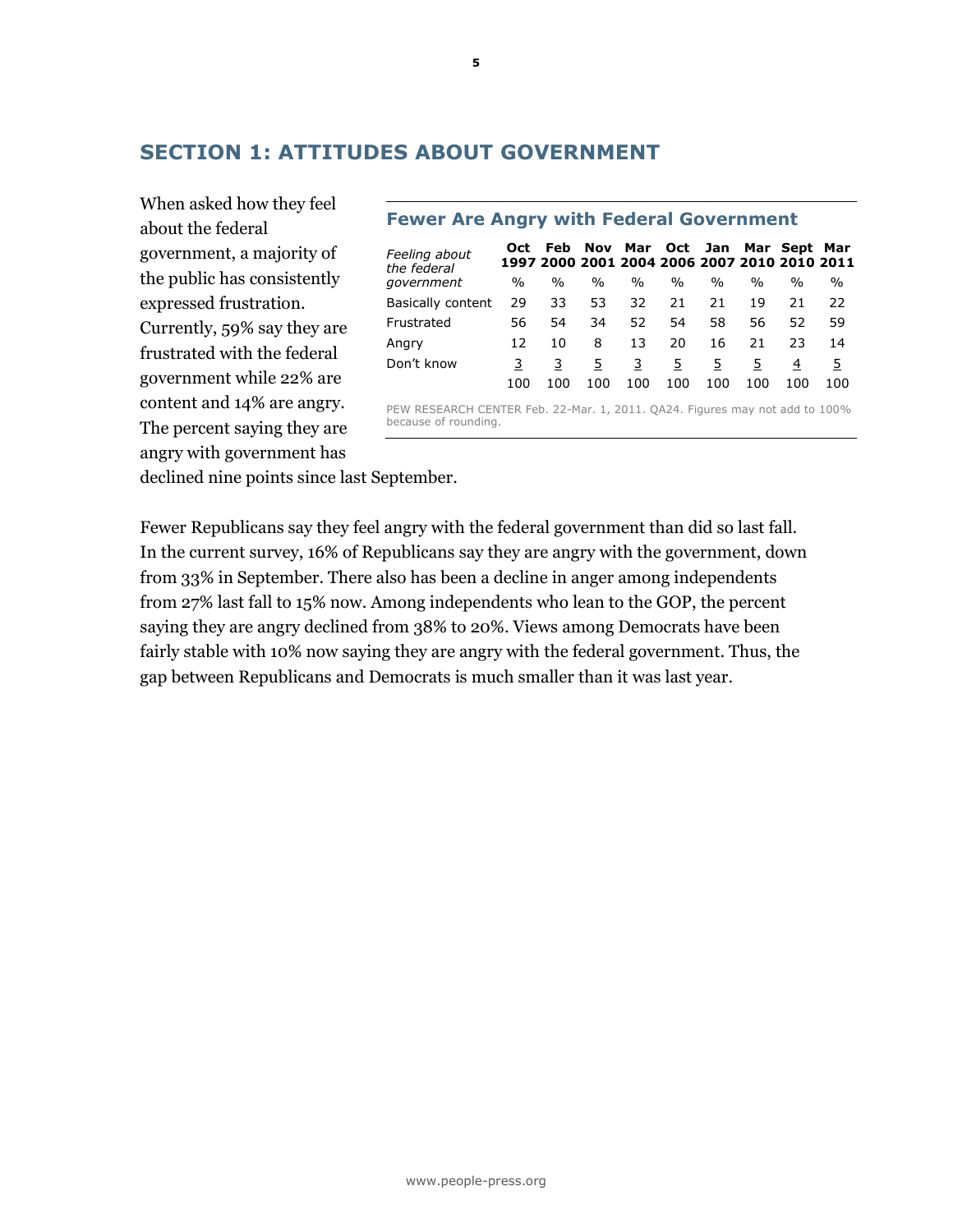Nearly half (47%) of Tea Party supporters said they were angry with the federal government in September of last year. That has dropped to 28% in the current survey. Even among Republicans who support the Tea Party, there has been a decline in the percent saying they are angry with the government. As was the case last year, Republicans and Republican-leaning independents who agree with the Tea Party are more likely to express anger with the federal government than those who disagree or have no opinion of the Tea Party (30% vs. 9%).

There also has been a decline in anger with the government among whites and people 50 and older. In September 2010, a quarter (25%) of whites said they were angry with the government; that has declined to 14% in the current survey. There now is little difference between whites, blacks and Hispanics in the percent expressing anger with the federal government.

Anger is down seven points among those under 50, 14 points among those ages 50 to 64 and 12 points among those 65 and older.

#### Percent who are "angry" with the federal government Mar 2010 Sept 2010 Mar 2011 change Mar % % % Total 21 23 14 -9 White 23 25 14 -11 Black 12 11 12 +1 Hispanic 17 23 17 -6 18-29 16 15 9 -6 30-49 17 21 15 -6 50-64 26 28 14 -14 65+ 26 30 18 -12 Republican 30 33 16 -17 Conservative Rep 32 36 19 -17 Mod/Lib Rep 27 26 11 -15 Democrat 9 11 10 -1 Cons/Mod Dem 10 11 11 0 Liberal Dem 7 8 8 0 Independent 25 27 15 -12 Lean Republican 37 38 20 -18  $L$ ean Democrat  $15 \t 17 \t 9 \t -8$

| Luur Dunouat  |    |    |    |       |
|---------------|----|----|----|-------|
| Tea Party     |    |    |    |       |
| Agree with    | 43 | 47 | 28 | $-19$ |
| Disagree with | 8  | 10 | 8  | - 2   |
| No opinion    | 15 | 18 | 11 |       |

PEW RESEARCH CENTER Feb. 22 – Mar. 1, 2011. QA24. Figures may not add to 100% because of rounding. Whites and blacks include only those who are not Hispanic; Hispanics are of any race.

# Sharp Decline in Tea Party Anger

Sept-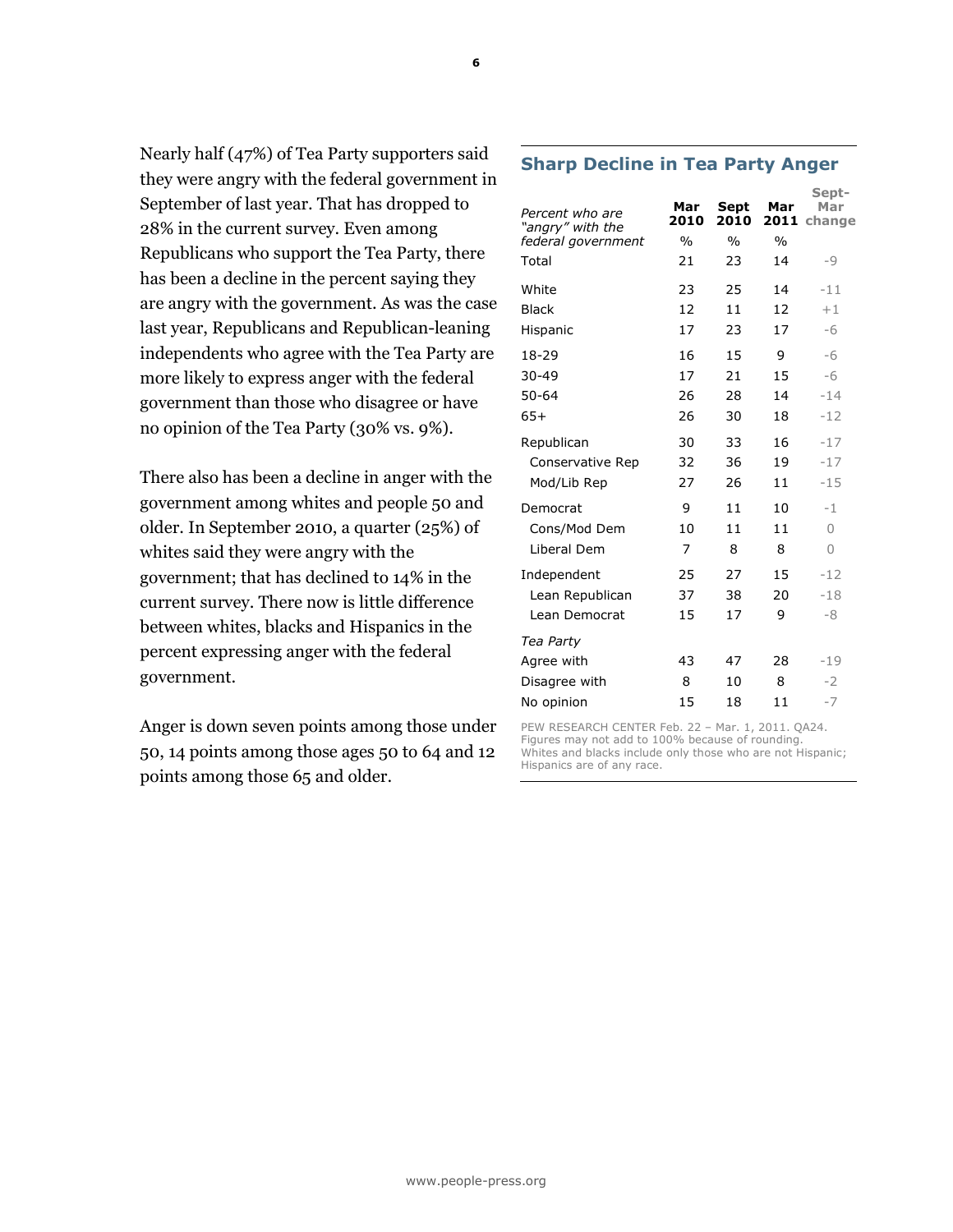# Trust in Government

Last year, a Pew Research survey on public attitudes toward government found that the proportion saying they can trust the government in Washington to do the right thing had fallen to one of its lowest levels in more than 50 years. (See "Distrust, Discontent [and Partisan Rancor," Ap](http://people-press.org/2010/04/18/distrust-discontent-anger-and-partisan-rancor/)ril 18, 2010).

Since then, public trust in government has risen, but it remains very low. Just 29% say they trust the government in Washington to do what is right just about always (4%) or most of the time (25%). Last year, 22% said they could trust the government just about always (3%) or most of the time (19%).

|    |                     |                                | <b>March 2010</b>                    | <b>March 2011</b>              |                                      |  |
|----|---------------------|--------------------------------|--------------------------------------|--------------------------------|--------------------------------------|--|
|    |                     | Always/<br>Most of<br>the time | Some of<br>the time/<br><b>Never</b> | Always/<br>Most of<br>the time | Some of<br>the time/<br><b>Never</b> |  |
|    | Total               | 22                             | 76                                   | 29                             | 69                                   |  |
|    | 18-29               | 32                             | 67                                   | 34                             | 65                                   |  |
|    | $30 - 49$           | 20                             | 79                                   | 27                             | 71                                   |  |
|    | $50 - 64$           | 20                             | 78                                   | 29                             | 70                                   |  |
|    | $65+$               | 20                             | 77                                   | 27                             | 72                                   |  |
|    | College grad+       | 27                             | 72                                   | 31                             | 68                                   |  |
| :1 | Some college        | 20                             | 78                                   | 27                             | 72                                   |  |
|    | High school or less | 21                             | 76                                   | 29                             | 69                                   |  |
|    | Republican          | 13                             | 86                                   | 24                             | 76                                   |  |
|    | Conservative Rep    | 11                             | 88                                   | 17                             | 82                                   |  |
|    | Mod/Lib Rep         | 17                             | 81                                   | 36                             | 64                                   |  |
|    | Democrat            | 34                             | 64                                   | 34                             | 65                                   |  |
|    | Cons/Mod Dem        | 31                             | 67                                   | 30                             | 69                                   |  |
|    | Liberal Dem         | 40                             | 59                                   | 40                             | 59                                   |  |
|    | Independent         | 20                             | 79                                   | 27                             | 71                                   |  |
| .t | Lean Republican     | 14                             | 85                                   | 24                             | 76                                   |  |
|    | Lean Democrat       | 26                             | 71                                   | 33                             | 65                                   |  |
|    | Tea Party           |                                |                                      |                                |                                      |  |
|    | Agree with          | $\overline{7}$                 | 92                                   | 14                             | 85                                   |  |
|    | Disagree with       | 39                             | 59                                   | 35                             | 64                                   |  |
|    | No opinion          | 25                             | 73                                   | 32                             | 67                                   |  |
|    |                     |                                |                                      |                                |                                      |  |

Trust in Government Rises Modestly

PEW RESEARCH CENTER Feb. 22 – Mar. 1, 2011. QA25. Figures may not add to 100% because of rounding.

While most Republicans (76%) continue to say they trust the government only some of the time or never, the percent saying they trust the government always or most of the time increased from 13% last year to 24% now. Among moderate and liberal Republicans, 36% currently say they trust the government just about always or most of the time, up from 17% in March 2010. Trust is much lower among conservative Republicans; 17% say they trust the government at least most of the time, which is largely unchanged from a year ago (11%).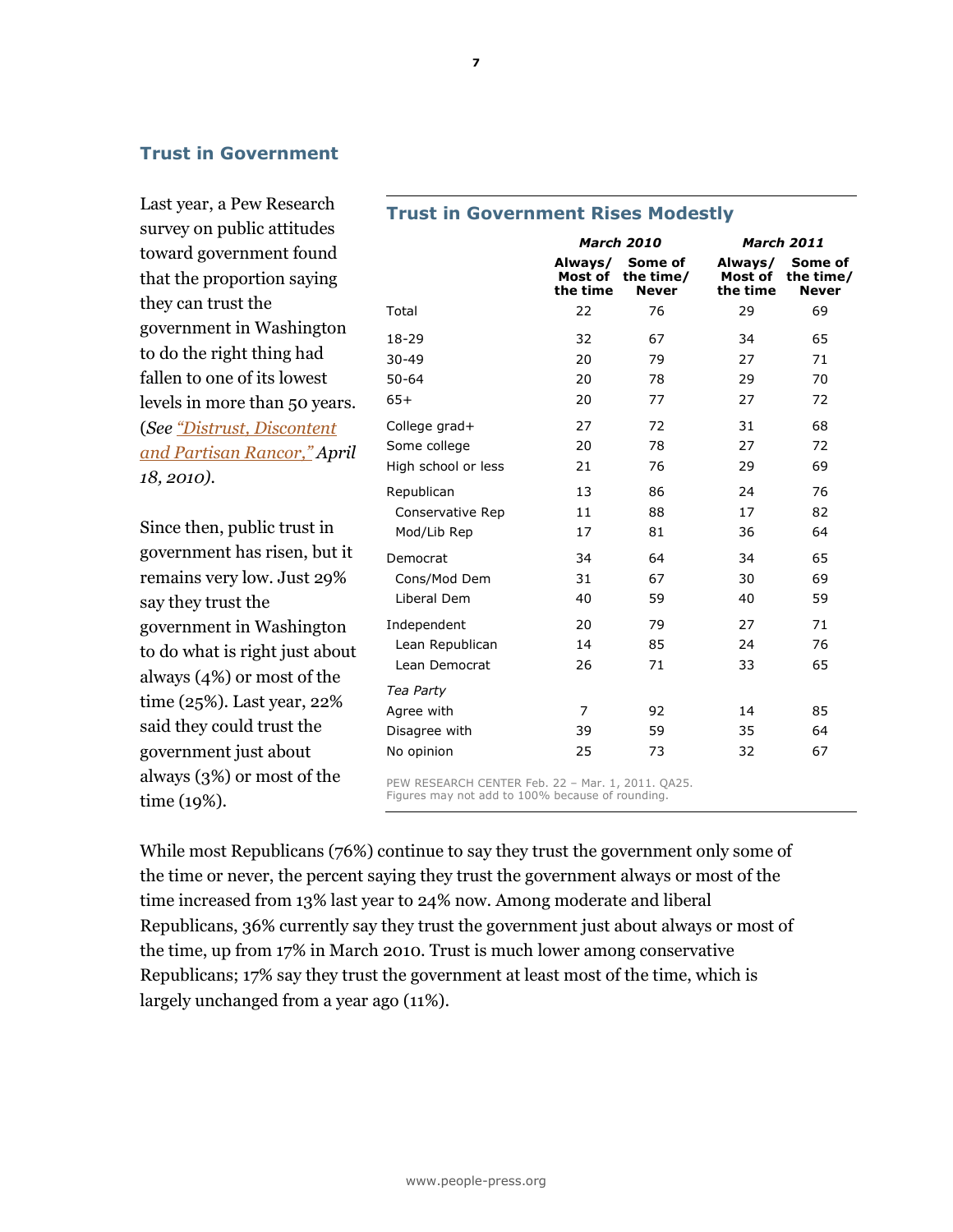Tea Party supporters remain overwhelmingly distrustful of the government in Washington. Only 14% trust the government at least most of the time while 85% say they trust the government only some of the time or never.

There has been virtually no change among Democrats; 34% trust the federal government always or most of the time while 65% trust the government some of the time or never. Democrats continue to be more trusting of government than Republicans, but the partisan gap has been cut from 21 points in March and 26 points in September 2010 to 10 points in the current survey.

There is little difference in trust in government among Democrats; 40% of liberal Democrats say they trust the government to do what is right always or most of the time, compared with 30% of conservative and moderate Democrats.

# Smaller Partisan Gap in Trust in Government

| % who trust the     |               |               |      | R-D         |
|---------------------|---------------|---------------|------|-------------|
| government always   | Rep           | Dem           | Ind  | <b>Diff</b> |
| or most of the time | $\frac{0}{0}$ | $\frac{0}{0}$ | $\%$ |             |
| March, 2011         | 24            | 34            | 27   | $D+10$      |
| September, 2010     | 13            | 39            | 18   | $D+26$      |
| March, 2010         | 13            | 34            | 20   | $D+21$      |
| June, 2009*         | 10            | 35            | 12   | $D + 25$    |
| January, 2007       | 47            | 22            | 28   | $R + 25$    |
| February, 2006      | 56            | 21            | 25   | $R + 35$    |
| September, 2005     | 54            | 18            | 23   | $R + 36$    |
| March, 2004         | 58            | 23            | 33   | $R + 35$    |
| January, 2002*      | 61            | 41            | 37   | $R + 20$    |
| February, 2000      | 38            | 46            | 37   | $D+8$       |

PEW RESEARCH CENTER Feb. 22-Mar. 1, 2011. QA25. \* Data from CBS/NYT.

Independents are somewhat more trusting of government than they were a year ago; 27% say they trust the government at least most of the time, up from 20% last March. The overwhelming majority (71%) continues to say they trust the government only some of the time or never (79% said this a year ago).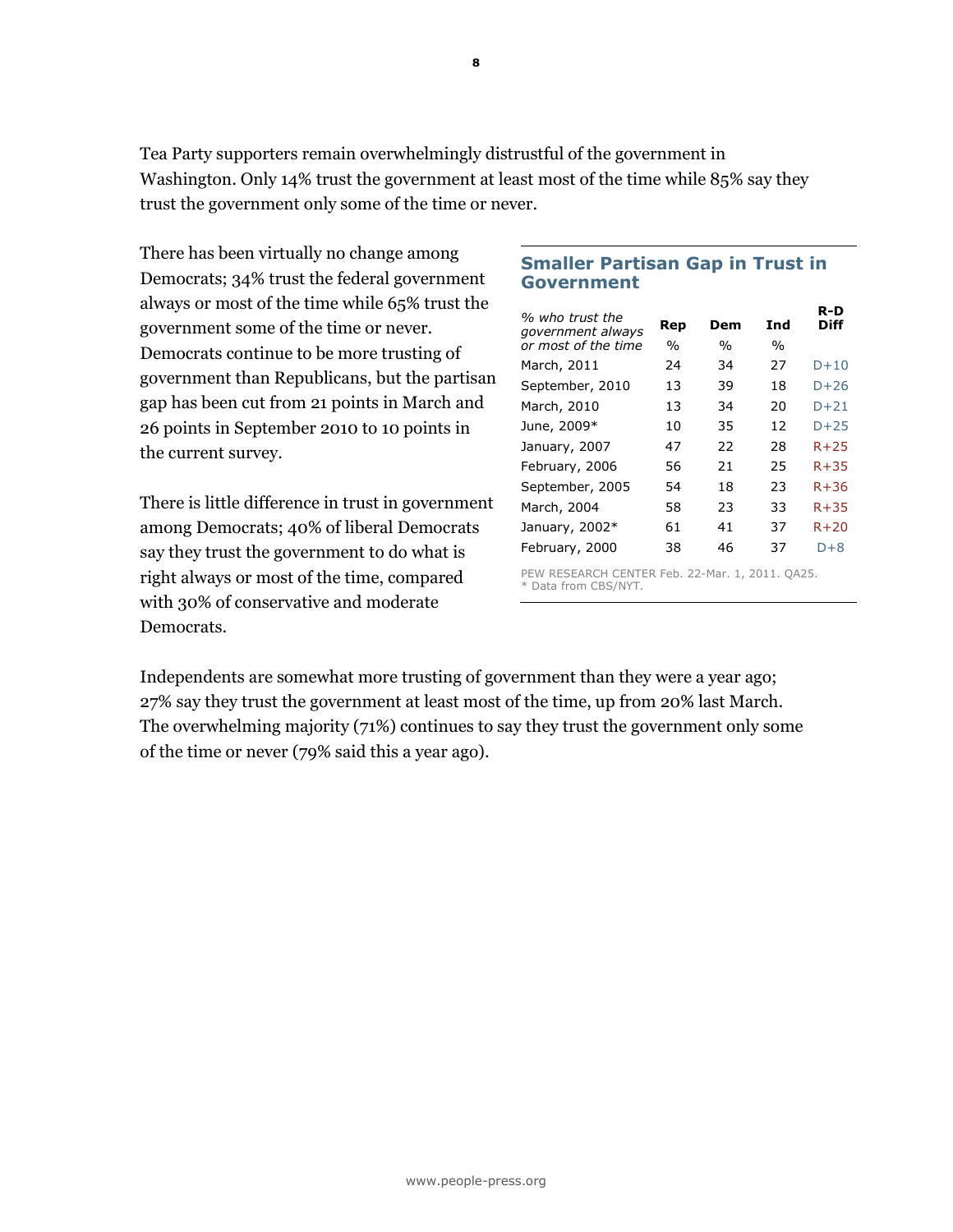## Long-Term Trends in Trust in Government

Historically, trust in government is related to broader measures of satisfaction with the state of the nation and economic stress. The low points in government trust over the past half century have mostly occurred during the nation's economic struggles and periods of intense dissatisfaction with the way things were going in the country.

Similarly, trust in government recovered during periods of high satisfaction and strong economic growth. Both trust





in government and satisfaction with the state of the nation remain quite low today.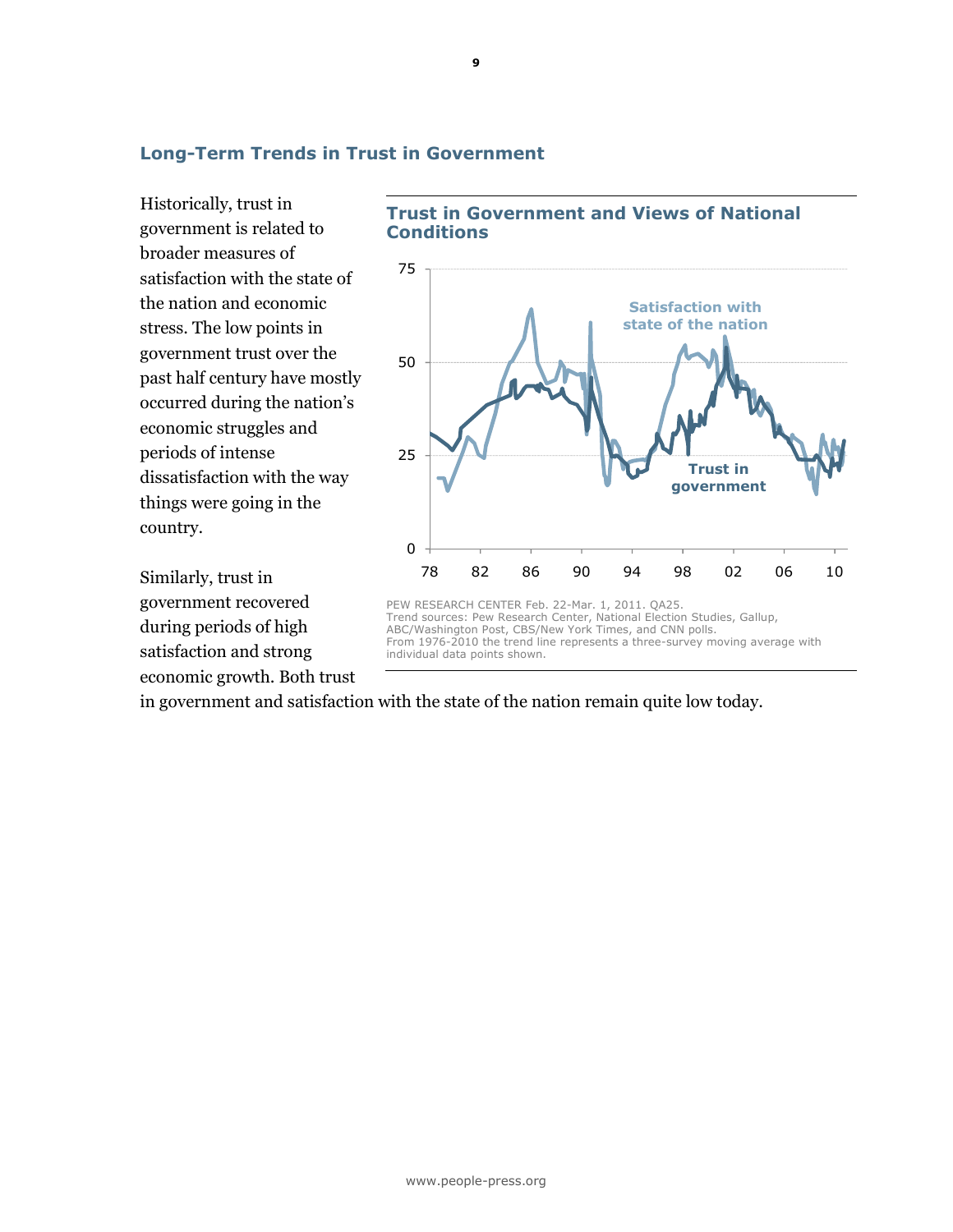Periods of high distrust in government also have corresponded with high turnover in Congress. In general, when public trust in government declines steeply – as it did in 1974, 1980 and in the early 1990s – incumbents are more likely to lose and a larger number of seats usually changes parties. In 2010, when trust reached one of its lowest levels in half a century, rivaling only the early 1990s, 69 seats changed parties, with Republicans gaining 66 seats previously held by Democrats while Democrats took possession of only 3 seats previously held by Republicans. Similarly, 58 incumbents lost in the primary or general elections that year.

#### Trust in Government and Number of Trust in Government and Number of House Incumbents Defeated House Seats Changing Party



PEW RESEARCH CENTER Feb. 22-Mar. 1, 2011. QA25. Percent trusting government to do what is right always or most of the time. Election data source: Harold Stanley and Richard Niemi, Vital Statistics on American Politics 2009-2010.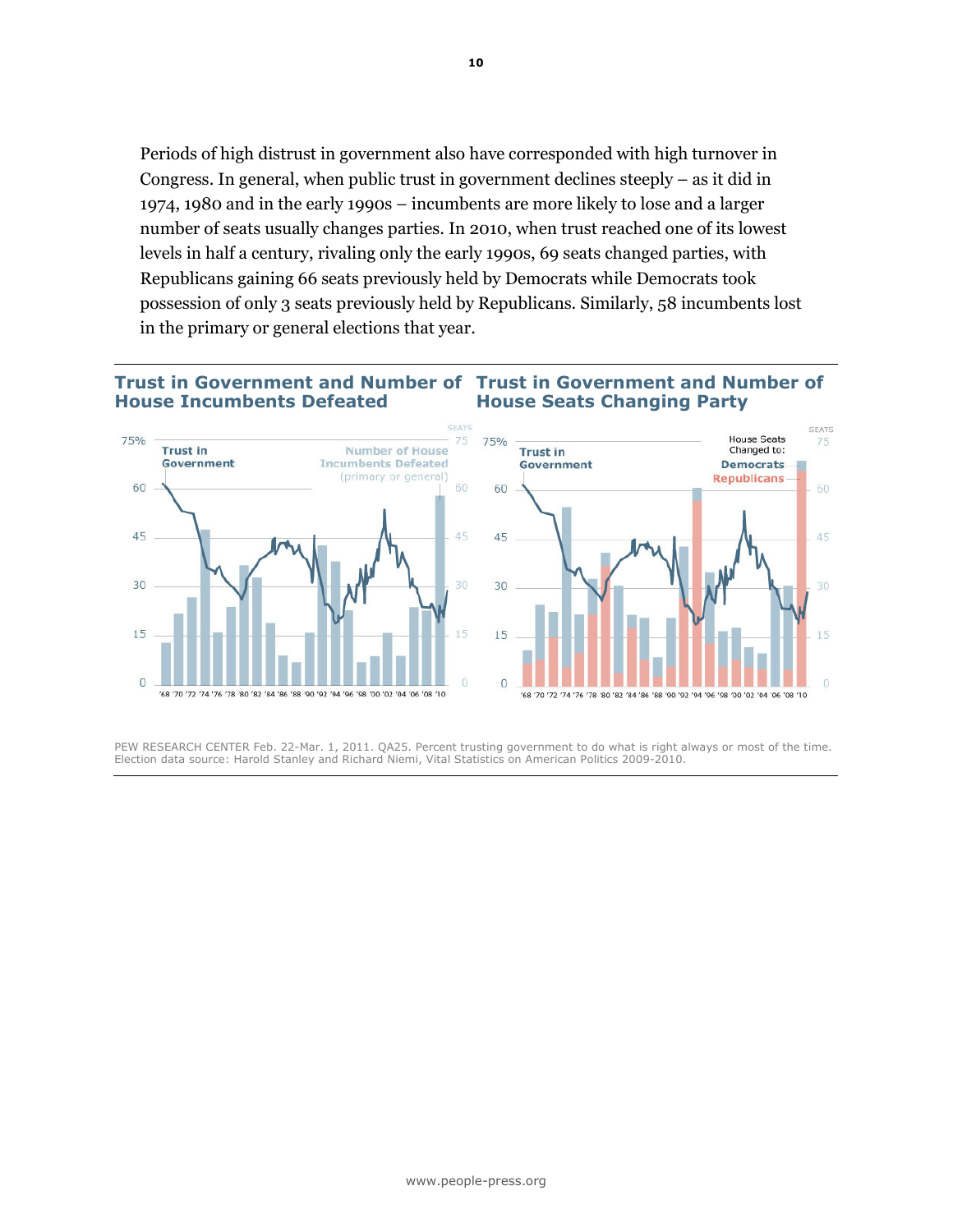# Congress Favorability

The public continues to have a negative view of Congress. About a third of the public (34%) says they have a favorable opinion of Congress while 57% have an unfavorable view. This is little changed from July 2010 when 33% expressed a favorable view and 56% had an unfavorable opinion of Congress.

Although the overall opinion of Congress has been stable, there have been shifts among

| Percent who have a<br>favorable view of | Mar<br>2010   | July          | Mar  | July-<br>Mar<br>2010 2011 change |
|-----------------------------------------|---------------|---------------|------|----------------------------------|
| Congress                                | $\frac{0}{0}$ | $\frac{0}{0}$ | $\%$ |                                  |
| Total                                   | 26            | 33            | 34   | O                                |
| Republican                              | 20            | 22            | 38   | $+16$                            |
| Democrat                                | 38            | 48            | 37   | $-11$                            |
| Independent                             | 21            | 29            | 30   | 0                                |

Congress Favorability Still Low

PEW RESEARCH CENTER Feb. 22 – Mar. 1, 2011. QA4c.

Republicans and Democrats since last summer. Republicans now have a more favorable view of Congress. Currently, 38% express a favorable opinion of Congress, up 16 points since July 2010. At the same time, fewer Democrats view Congress favorably; 37% now say they have a favorable opinion, down from 48% last summer. These shifts among Republicans and Democrats have virtually erased what was a substantial partisan gap in July.

Although views among independents have been stable, they now view Congress less favorably than Republicans and Democrats. Only 30% of independents say they have a favorable opinion of Congress.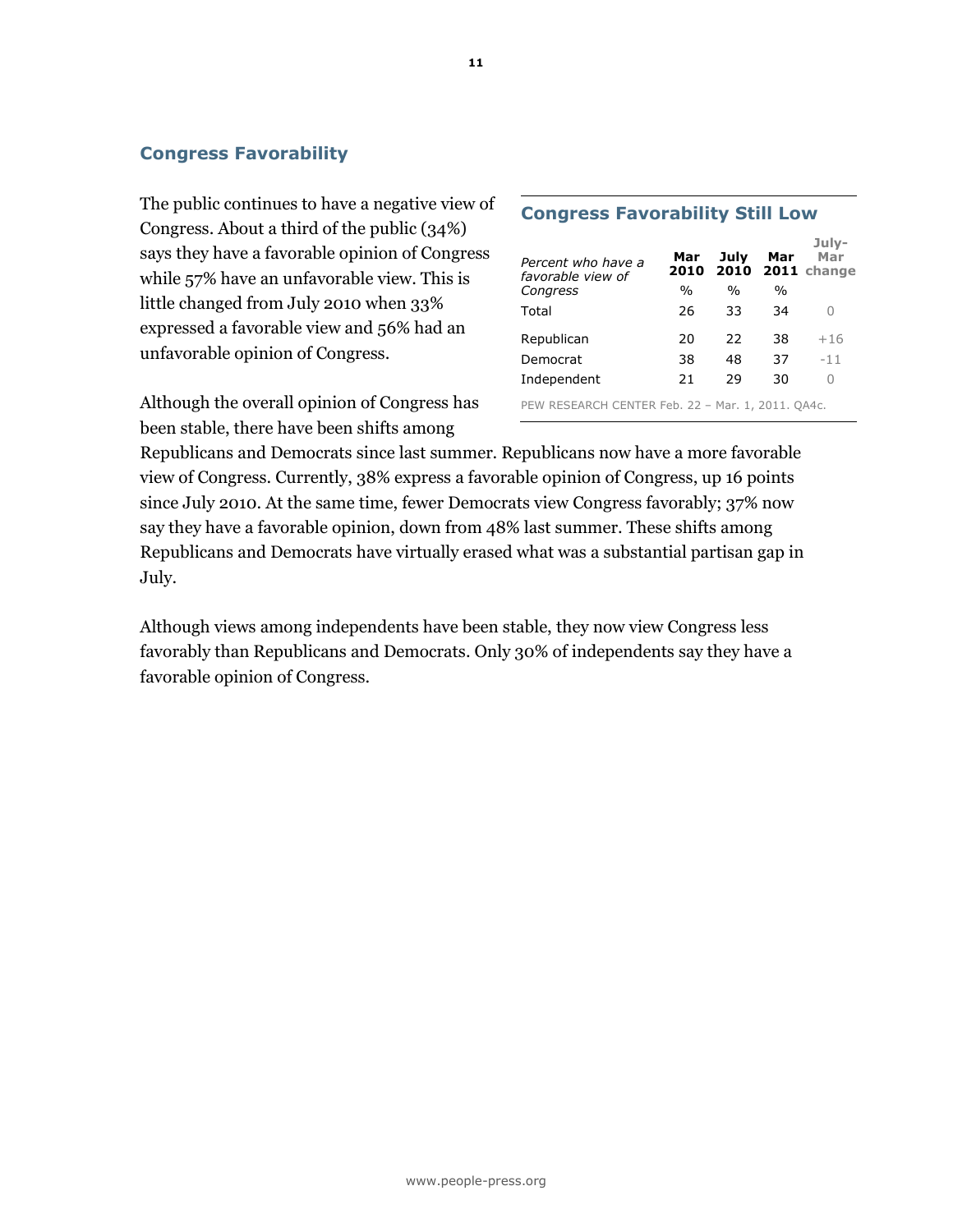# SECTION 2: VIEWS OF POLITICAL LEADERS AND **COMPROMISE**

In the new survey, Barack Obama's job approval stands at 51%; 39% disapprove of the way Obama is handling his job as president. That is little changed from early February (49% approve vs. 42% disapprove). Nonetheless, the balance of opinion regarding Obama's job performance remains more positive than it was in the fall, when about as many disapproved as approved.

Obama's job ratings are much higher than those of either GOP congressional leaders or Democratic congressional leaders. Slightly more than a third (36%) say they approve of the GOP leaders' job performance while 45% disapprove. Ratings for Democratic leaders are comparable (33% approve, 48% disapprove).

Approval of Republican leaders rose sharply between October and November, shortly after

#### Job Ratings: Obama, GOP Leaders, Democratic leaders



the GOP's election victory. In early November, 41% approved of Republican leaders' job performance, up 17 points from just a month earlier. Their job ratings have changed little since November. Job ratings for Democratic leaders have been stable in recent months, but are far lower than they were in February 2009 (48% approve), shortly after Obama took office.

Opinions about the political parties also have shown little change recently. Currently, 42% say they have a favorable opinion of the Republican Party; 51% have an unfavorable opinion. About as many say they have a favorable opinion (48%) of the Democratic Party as an unfavorable one (45%). (For recent trends in party favorability, see Pew Research's **Feb. 10 report**).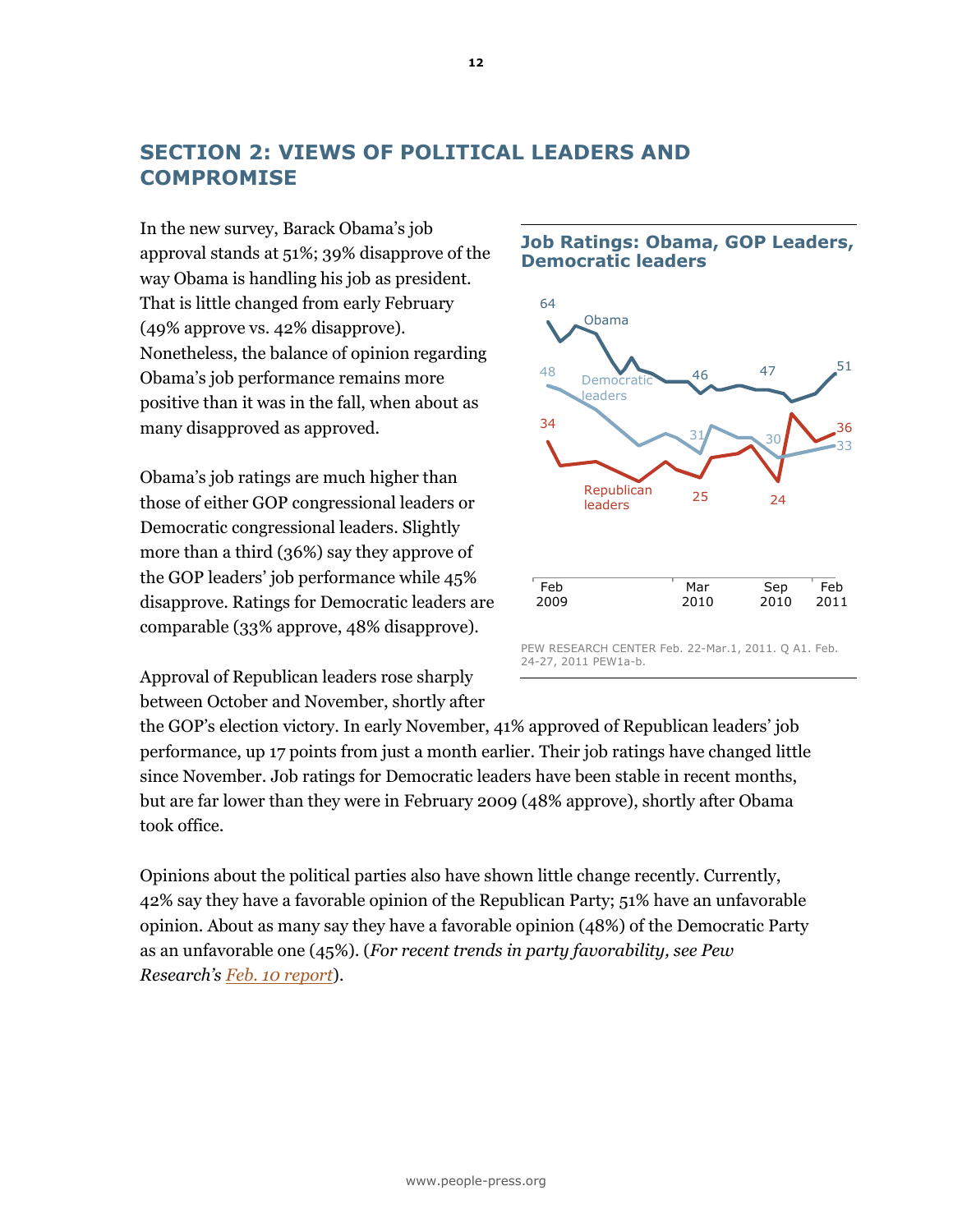# Disagreements over Value of Political Compromise

A majority of the public (53%) says they like elected officials who stick to their positions rather than elected officials who make compromises with people they disagree with (40%). That is little changed from last fall.

By about a two-to one margin Republicans prefer elected officials who stick to their positions (63%) over elected officials who compromise with people they disagree with (32%).

Republicans are divided along ideological lines in opinions about compromise: Just a quarter of conservatives (25%) like elected officials to compromise, compared with 47% of moderate and liberal Republicans. There are similar divisions between Republicans and Republican leaners who agree with the Tea Party (20% prefer compromise) and those who do not (39%).

#### Both Parties Split in Views of Compromise

|                                             | I like elected officials who |                       |                                |  |  |
|---------------------------------------------|------------------------------|-----------------------|--------------------------------|--|--|
|                                             | Compro-<br>mise              | Stick to<br>positions | Both/<br>Neither/<br><b>DK</b> |  |  |
|                                             | $\frac{0}{0}$                | $\%$                  | $\frac{0}{0}$                  |  |  |
| Total                                       | 40                           | 53                    | $7 = 100$                      |  |  |
| Republican                                  | 32                           | 63                    | $5 = 100$                      |  |  |
| Conserv. Rep                                | 25                           | 70                    | $5 = 100$                      |  |  |
| Mod/Lib Rep                                 | 49                           | 47                    | $4 = 100$                      |  |  |
| Democrat                                    | 46                           | 48                    | $6 = 100$                      |  |  |
| Cons/Mod Dem                                | 41                           | 54                    | $4 = 100$                      |  |  |
| Liberal Dem                                 | 57                           | 40                    | $3 = 100$                      |  |  |
| Independent                                 | 41                           | 53                    | $6 = 100$                      |  |  |
| Lean Republican                             | 29                           | 64                    | $8 = 100$                      |  |  |
| Lean Democrat                               | 46                           | 48                    | $6 = 100$                      |  |  |
| Among Republicans/                          |                              |                       |                                |  |  |
| Rep leaners                                 | 31                           | 63                    | $6 = 100$                      |  |  |
| Agree w/ Tea Party                          | 20                           | 74                    | $6 = 100$                      |  |  |
| Disagree/No opinion                         | 39                           | 56                    | $5 = 100$                      |  |  |
| DEM DECEADOU CENTED Eab 22 Mar 1 2011 OA4Eb |                              |                       |                                |  |  |

PEW RESEARCH CENTER Feb. 22 – Mar. 1, 2011. QA45b. Figures may not add to 100% because of rounding.

Democrats also are divided; overall, 46% favor elected officials who make compromises while 48% like elected officials who stick to their positions. Nearly six-in-ten liberal Democrats (57%) prefer elected officials who compromise, compared with 41% of conservative and moderate Democrats.

Views of independents overall largely mirror those of the general public's. But far more Republican-leaning independents than Democratic-leaning independents say they like elected officials who stick to their positions (64% vs. 48%).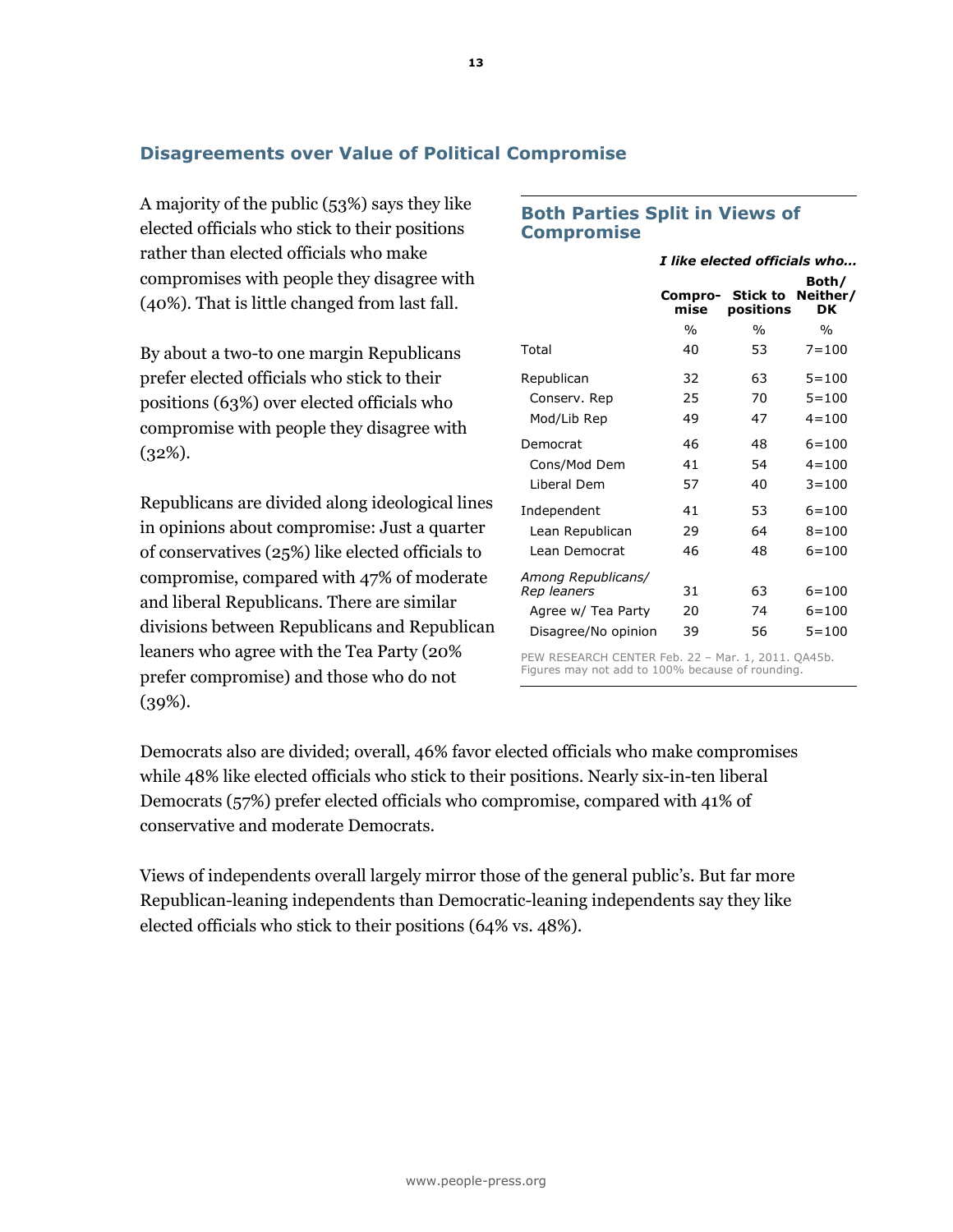# SECTION 3: ATTITUDES TOWARD SOCIAL ISSUES

Public support for gay marriage continues to edge upward. At the same time, support for legal abortion has rebounded, after declining in 2009. In contrast, there has been no movement in public attitudes toward gun control. The public remains evenly divided over whether it is more important to protect the right of Americans to own guns or to control gun ownership.

Americans also are divided about whether the use of marijuana should be legalized. Opinion about legalizing marijuana has shifted substantially over the long term. A

decade ago, the public opposed legalization by nearly two-to-one.

# Shifting Attitudes about Same-Sex Marriage

The new poll finds that about as many adults now favor (45%) as oppose (46%) allowing gays and lesbians to marry legally. Last year opponents outnumbered supporters 48% to 42%. Opposition to same-sex marriage has declined by 19 percentage points since 1996, when 65% opposed gay marriage and only 27% were in favor.

Majorities of the public now support same-sex marriage in the Northeast (59% in favor) and West (56%). In many states in those regions, efforts to legalize same-sex marriage have been underway or have already succeeded. By contrast, support is much lower in the Midwest (40% favor) and the South (34%).

As has been the case since 1996, there is a wide partisan division on the question of same-sex marriage. Currently 57% of Democrats favor making it legal, while only 23% of Republicans



Support for Gay Marriage Nearly

PEW RESEARCH CENTER Feb. 22-Mar. 1, 2011. Data from 1996, 2001, 2005, and 2011 are from individual surveys. Data from 2003-2004 and 2006-2010 represent annual totals of polls conducted in each year.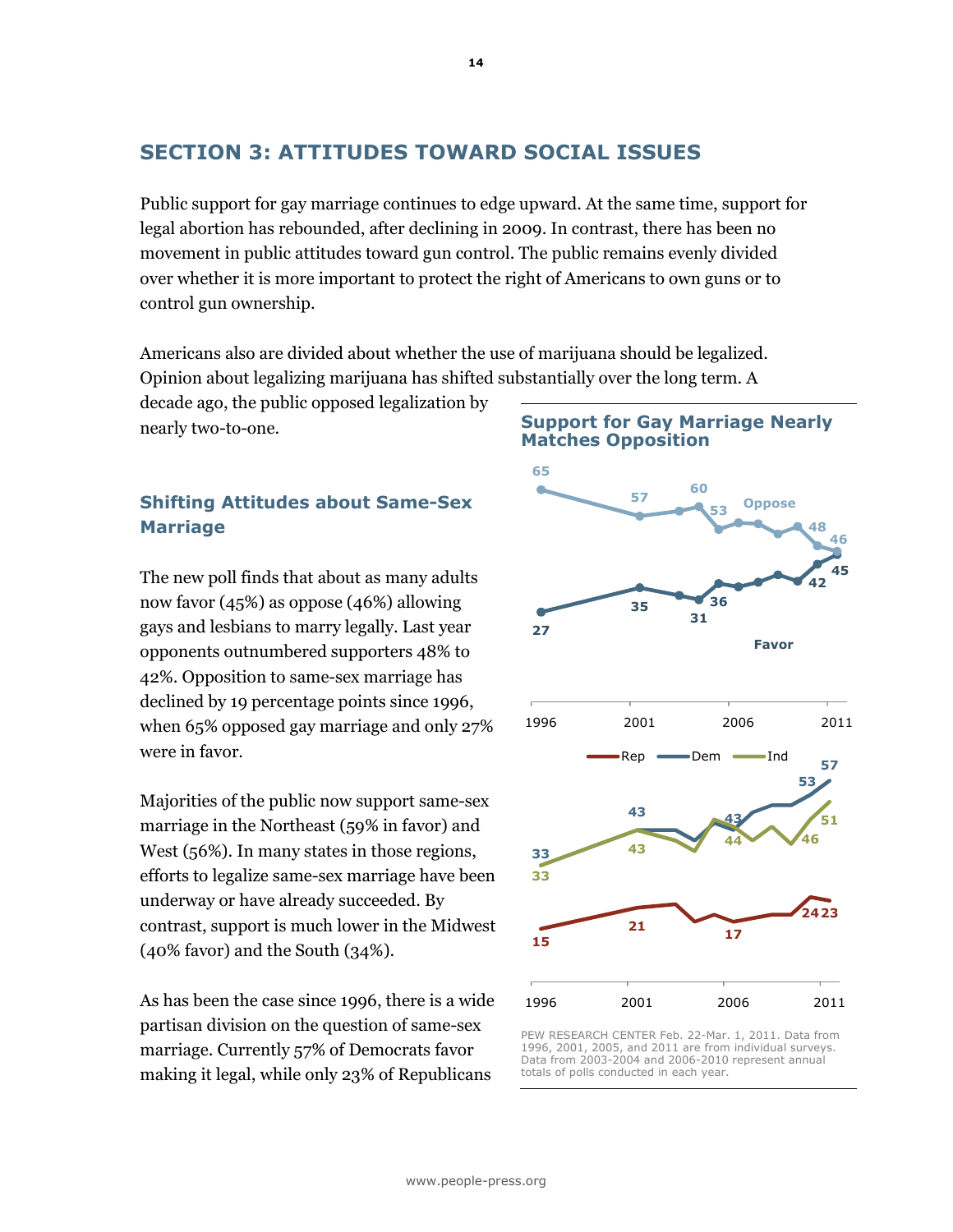agree. Independents (at 51% in favor) are more similar to Democrats than to Republicans, in part because 46% of Republican-leaning independents are supportive of same-sex marriage, along with 58% of independents who lean Democratic.

### Support for Legal Abortion Edges Upward

The current survey finds a majority of 54% supporting legal abortion in all or most cases; 42% say abortion should be illegal in most or all cases. This represents a small but significant change over the past two years. In Pew Research polling in 2009, opinion on whether abortion should be legal was evenly divided, with 46% favoring and 44% opposing legal abortion in most or all cases. Last summer, half of respondents (50%) supported legal abortion, while 44% opposed it.

Support for legal abortion is higher among Democrats and independents than among Republicans. Nearly two-thirds of Democrats (65%) say abortion should be legal in all or most cases, as do 58% of independents. Among Republicans, just 34% support legal abortion.

There has been relatively little change in views about abortion among different religious groups. A small majority of Catholics (52%) say abortion should be legal in all or most cases; 45% disagree. In 2010, Catholics were divided (47% in favor of legal abortion, 45% opposed). White evangelical Protestants remain the religious group most opposed to legal abortion, with just 34% saying abortion should be legal and 64% saying it should be illegal in all or most cases.

#### Majority Says Abortion Should be Legal in All or Most Cases



### Most Independents Favor Legal Abortion

|                   |       | Legal in Illegal in<br>all/most_all/most |           |
|-------------------|-------|------------------------------------------|-----------|
|                   | cases | cases                                    | DK        |
|                   | $\%$  | $\%$                                     | $\%$      |
| Total             | 54    | 42                                       | $4 = 100$ |
| Republican        | 34    | 64                                       | $2 = 100$ |
| Democrat          | 65    | 31                                       | $4 = 100$ |
| Independent       | 58    | 38                                       | $4 = 100$ |
| Protestant        | 47    | 49                                       | $4 = 100$ |
| White evangelical | 34    | 64                                       | $2 = 100$ |
| White mainline    | 60    | 37                                       | $3 = 100$ |
| Catholic          | 52    | 45                                       | $3 = 100$ |
| White Catholic    | 54    | 44                                       | $2 = 100$ |
| Unaffiliated      | 71    | 26                                       | $2 = 100$ |

PEW RESEARCH CENTER Feb. 22-Mar. 1, 2011. QA62. Figures may not add to 100% because of rounding.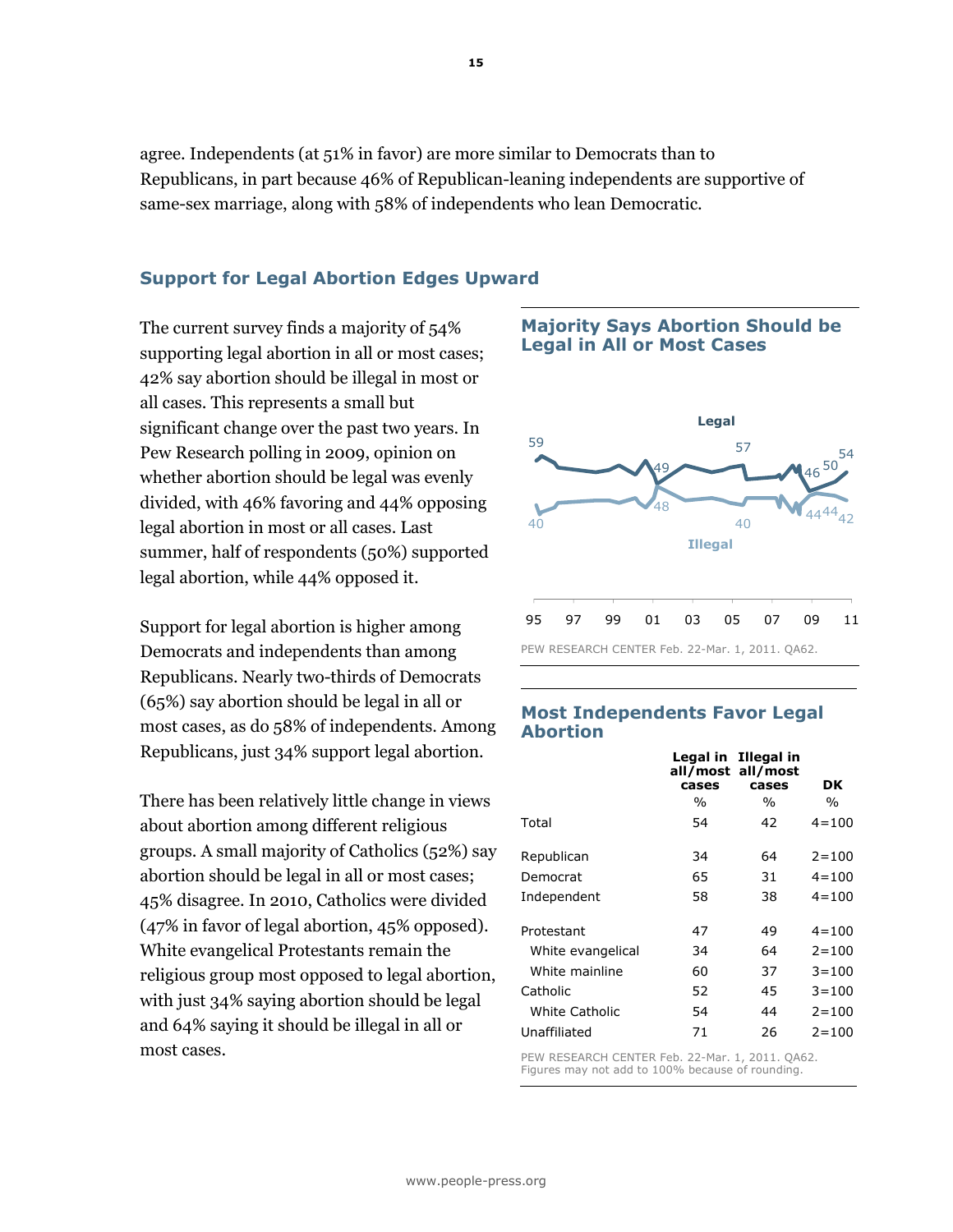#### Attitudes on Gun Control Unchanged

Nearly two months after the shooting of Rep. Gabrielle Giffords and several others in Tucson, Arizona, public attitudes on the issue of gun control are unchanged. In the current poll, 48% say it is more important to protect the right of Americans to own guns, while 47% say it is more important to control gun ownership. This is nearly identical to the result from a poll taken in mid-January, shortly after the Tucson event.

<sup>34</sup> <sup>30</sup> 42 37 46 48 57 65 54 58 50 47 Protect the right of Americans to own guns Control gun ownership 1993 2003 1999 2008 2011 More important to... Long-Term Rise in Support for Gun Rights

### As in previous polling on the

subject, attitudes are highly divided along party lines. About two-thirds of Republicans (66%) place greater importance on protecting gun owners' rights, while nearly as many Democrats (65%) say it's more important to control gun ownership. A small majority of 54% of independents place greater importance on protecting the rights of gun owners. For more detail about the demographic correlates of opinion on gun control, see "Views of Gun Control – A Detailed Demographic Breakdown," Jan. 13, 2011.

PEW RESEARCH CENTER Feb. 22-Mar. 1, 2011. QA60.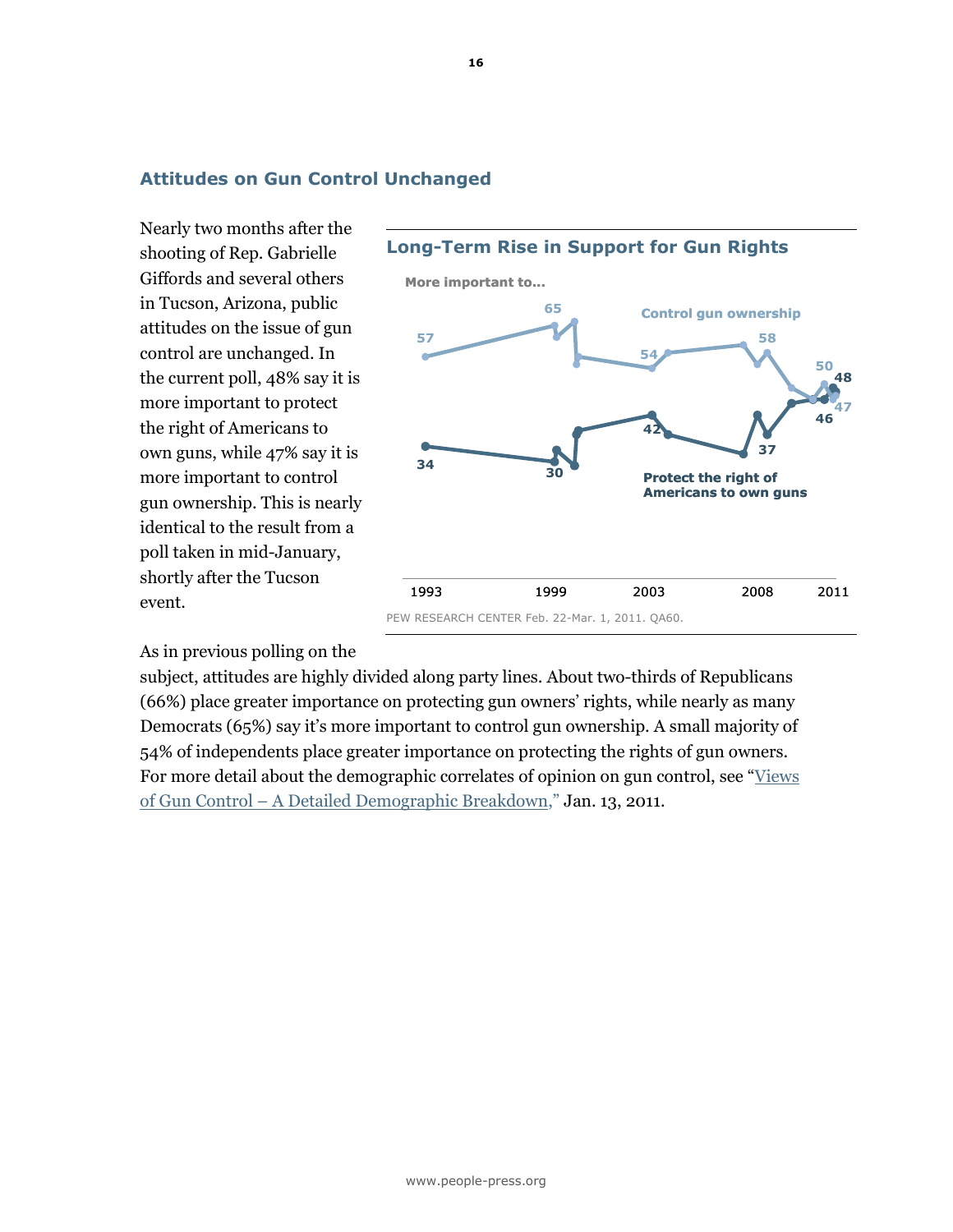# Increased Support for Legalization of Marijuana

The public is divided over whether the use of marijuana should be legal or not; half (50%) oppose legalization while nearly as many (45%) favor legalizing marijuana. Support for legalizing marijuana is up slightly since March, 2010; and over the past 40 years – drawing on trends from Gallup and the General Social Survey – support for legalizing marijuana has never been higher.

Young people under the age of 30 favor legalizing the use of marijuana by a 54%-42% margin. Opinion is divided among those in middle age groups. Those 65 and older are broadly opposed to legalization (66% illegal, 30% legal).

A slim majority of Democrats (53%) favor legalizing the use of marijuana, while 43% are opposed. Support is particularly high among liberal Democrats, 66% of whom support legalization. Republicans, by contrast, oppose legalization by a wide 67%-30% margin and there are only modest differences between conservative Republicans and moderate and liberal Republicans– majorities of both groups oppose legalization. Independents are divided in their views: 49% say marijuana should be legal, 45% illegal.

About as many favor as oppose legalizing marijuana among those with some college experience. By contrast, those with no college experience oppose legalization by a 55%-40% margin.



Should Marijuana Use be Legal?

PEW RESEARCH CENTER Feb. 22-Mar.1, 2011. QA63. \* 1990-2008 data from the General Social Survey

#### Most Democrats Now Support Legalization

| Use of marijuana | Legal | <b>Illegal</b> | DK        |
|------------------|-------|----------------|-----------|
| should be        | $\%$  | $\%$           | $\%$      |
| Total            | 45    | 50             | $5 = 100$ |
| Men              | 48    | 47             | $5 = 100$ |
| Women            | 42    | 54             | $5 = 100$ |
| 18-29            | 54    | 42             | $4 = 100$ |
| $30 - 49$        | 48    | 47             | $4 = 100$ |
| $50 - 64$        | 43    | 50             | $7 = 100$ |
| 65+              | 30    | 66             | $4 = 100$ |
| College grad+    | 48    | 45             | $6 = 100$ |
| Some college     | 50    | 47             | $3 = 100$ |
| HS or less       | 40    | 55             | $5 = 100$ |
| Republican       | 30    | 67             | $3 = 100$ |
| Conservative Rep | 27    | 69             | $4 = 100$ |
| Mod/Lib Rep      | 35    | 64             | $1 = 100$ |
| Democrat         | 53    | 43             | $3 = 100$ |
| Cons/Mod Dem     | 44    | 53             | $3 = 100$ |
| Liberal Dem      | 66    | 29             | $4 = 100$ |
| Independent      | 49    | 45             | $5 = 100$ |

PEW RESEARCH CENTER Feb. 22-Mar.1, 2011. QA63. Figures may not add to 100% because of rounding.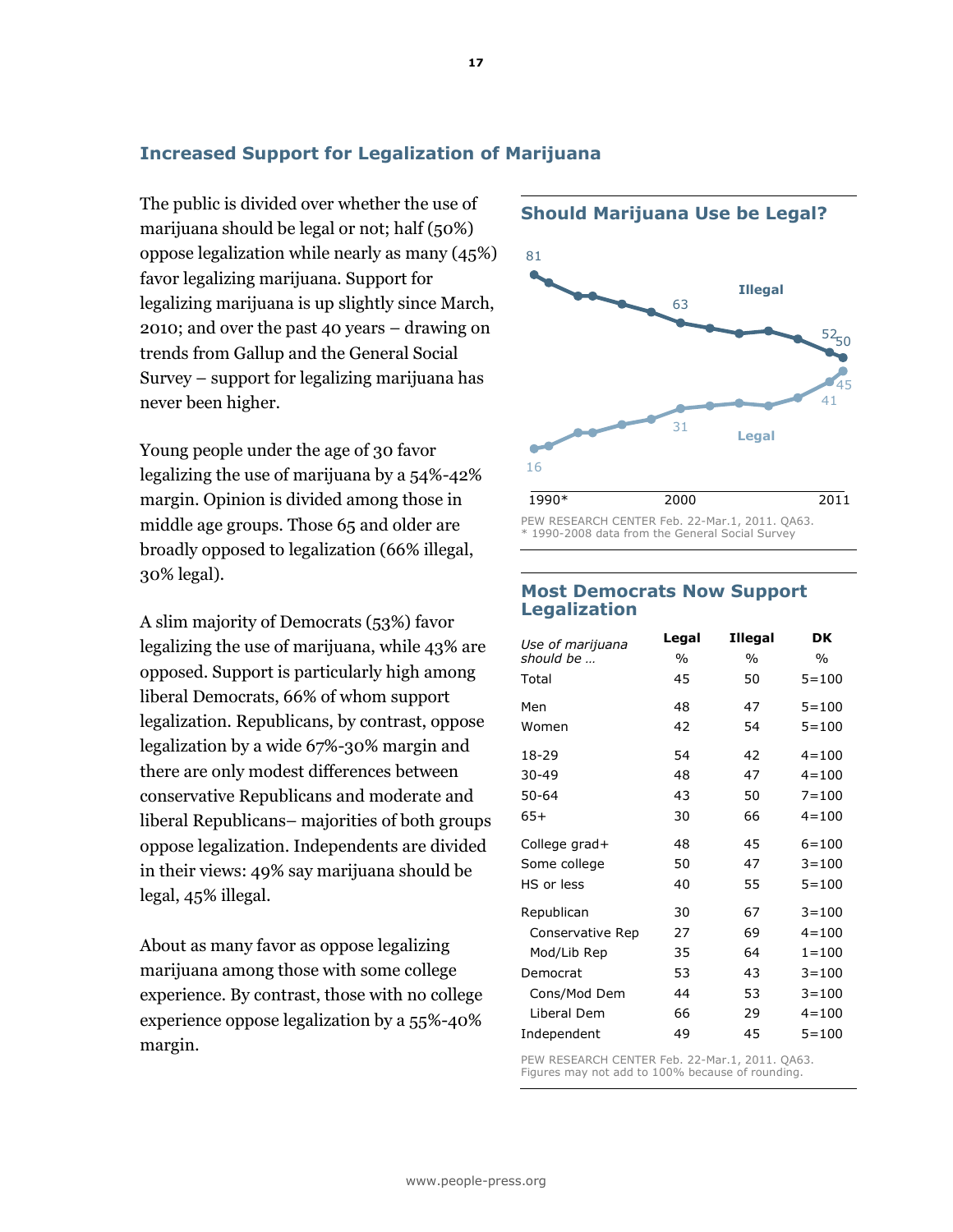# SECTION 4: OPINIONS OF LABOR UNIONS

The ongoing demonstrations in Wisconsin over public worker benefits and collective bargaining rights have had little effect on overall views of labor unions. In the current survey, 47% hold a favorable view of labor unions, compared with 39% who have an unfavorable view. In early February – before the Wisconsin demonstrations – the balance of opinion was about the same (45% favorable, 41% unfavorable).

Deep partisan divisions remain on views of labor unions. Democrats hold a more favorable than unfavorable view of labor unions by nearly three-to-one (64% favorable, 22% unfavorable). By contrast, 58% of Republicans take an unfavorable view, while 32% view labor unions favorably. Independents are divided: 45% hold a favorable view, 42% an unfavorable view.

#### Union Favorability Holds Steady

|             |                                        | <b>Feb 2-7</b> |               | Feb 21-Mar 1                   |
|-------------|----------------------------------------|----------------|---------------|--------------------------------|
|             | <b>Favor- Unfavor-</b><br>able<br>able |                | able          | <b>Favor- Unfavor-</b><br>able |
|             | $\frac{0}{0}$                          | $\frac{0}{0}$  | $\frac{0}{0}$ | $\frac{0}{0}$                  |
| Total       | 45                                     | 41             | 47            | 39                             |
| Republican  | 30                                     | 56             | 32            | 58                             |
| Democrat    | 61                                     | 27             | 64            | 22                             |
| Independent | 42                                     | 46             | 45            | 42                             |

PEW RESEARCH CENTER Feb. 21-Mar. 1, 2011. QA4e.

#### Liberals and Union Members Rally

While overall favorability ratings have remained stable, the percentage holding a very favorable view of labor unions – as opposed to a mostly favorable view – has risen seven points. This rise has come primarily from intensifying views among two groups: liberal Democrats and union households.

Overall, about as many liberal Democrats hold

#### Sharp Rise in Number of Liberals Who Have Very Favorable View of Unions

|                                                 | Percent<br>"Favorable" |      |        | Percent<br>"Very Favorable" |      |        |
|-------------------------------------------------|------------------------|------|--------|-----------------------------|------|--------|
|                                                 | Feb<br>$2 - 7$         | Now  | Change | Feb<br>$2 - 7$              | Now  | Change |
|                                                 | $\%$                   | $\%$ |        | $\%$                        | $\%$ |        |
| Total                                           | 45                     | 47   | $+2$   | 11                          | 18   | $+7$   |
| <b>Liberal Democrat</b>                         | 64                     | 65   | $+1$   | 14                          | 32   | $+18$  |
| Mod/Cons Democrat                               | 61                     | 65   | $+4$   | 17                          | 25   | $+8$   |
| Independent                                     | 42                     | 45   | $+3$   | 10                          | 15   | $+5$   |
| Mod/Liberal Republican                          | 41                     | 47   | $+6$   | 11                          | 19   | $+8$   |
| Conservative Republican                         | 25                     | 26   | $+1$   | 5                           | 9    | $+4$   |
| Labor household                                 | 69                     | 73   | $+4$   | 27                          | 45   | $+18$  |
| Non-labor household                             | 42                     | 43   | $+1$   | 9                           | 14   | $+5$   |
| PEW RESEARCH CENTER Feb. 21-Mar. 1, 2011. QA4e. |                        |      |        |                             |      |        |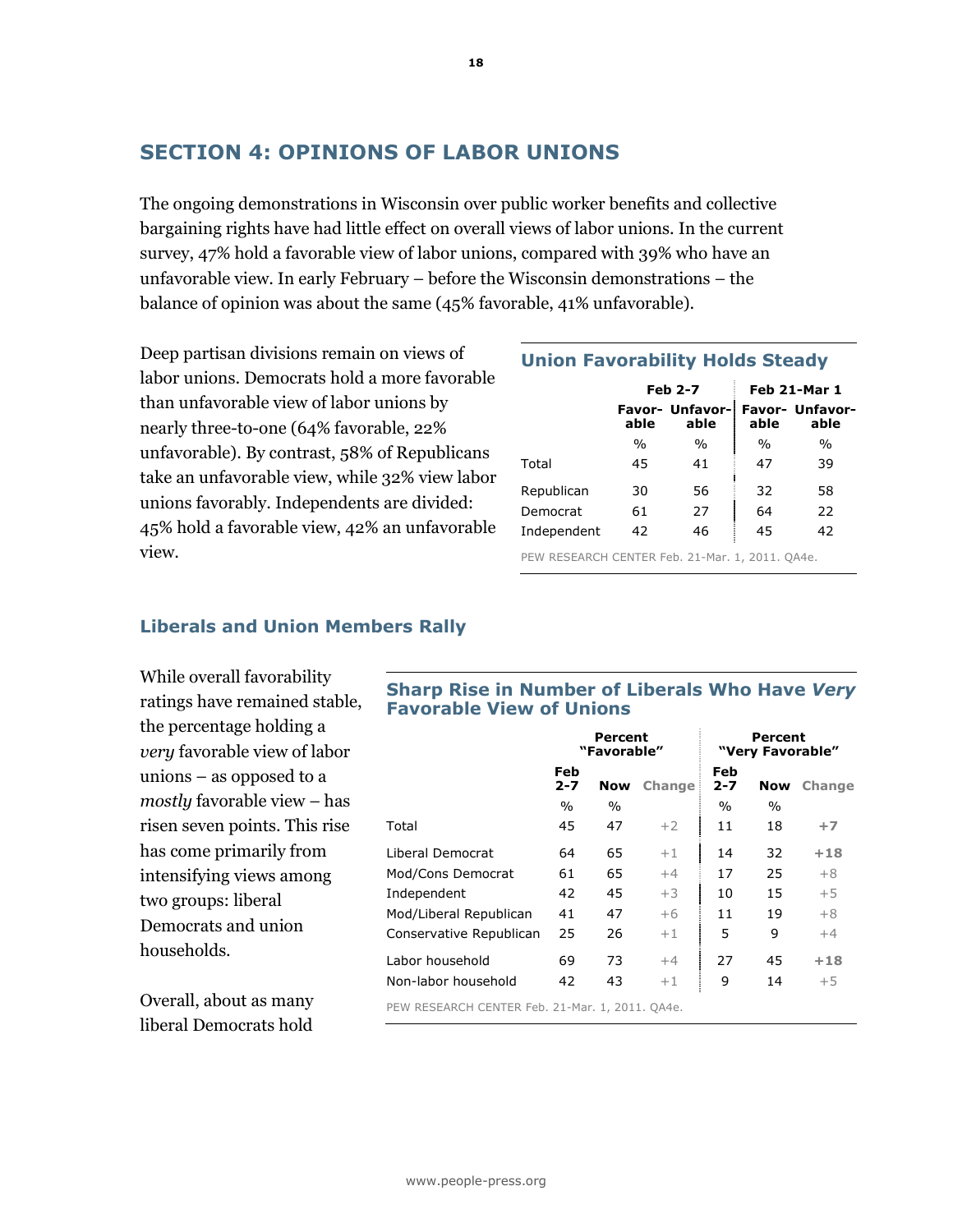favorable views of unions now (65%) as did so in early February (64%). However, the percentage holding a very favorable view has ballooned: from just 14% in February to 32% today – an 18-point rise in opinion.

A similar pattern can be seen among union member households. The percentage expressing very favorable views of unions has spiked from 27% to 45%. As the intensity of support for labor unions has grown in union households, overall favorability has remained about the same (69% in February, 73% now).

There has been no corresponding shift in opinion among conservative Republicans or non-labor households. Very unfavorable views of labor are about the same as they were in February for these groups, as negative views of labor have become no more intense.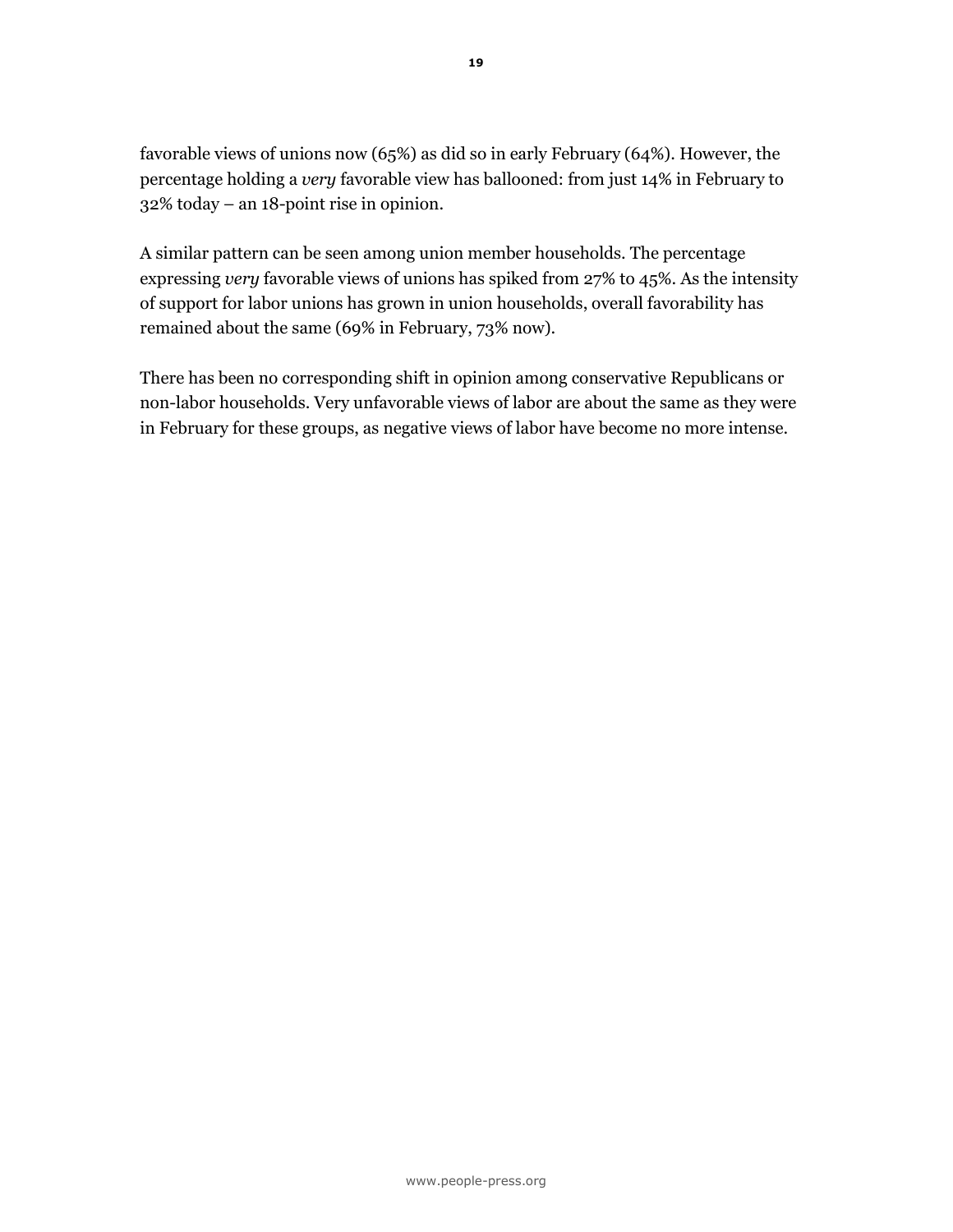#### About the Surveys

Most of the analysis in this report is based on telephone interviews conducted February 22-March 1, 2011 among a national sample of 1,504 adults 18 years of age or older living in the continental United States (1,021 respondents were interviewed on a landline telephone, and 483 were interviewed on a cell phone, including 213 who had no landline telephone). The survey was conducted by interviewers at Princeton Data Source under the direction of Princeton Survey Research Associates International. A combination of landline and cell phone random digit dial samples were used; both samples were provided by Survey Sampling International. Interviews were conducted in English and Spanish. Respondents in the landline sample were selected by randomly asking for the youngest adult male or female who is now at home. Interviews in the cell sample were conducted with the person who answered the phone, if that person was an adult 18 years of age or older. For detailed information about our survey methodology, see http://peoplepress.org/methodology/

The combined landline and cell phone sample are weighted using an iterative technique that matches gender, age, education, race, Hispanic origin, region, and population density to parameters from the March 2010 Census Bureau's Current Population Survey. The sample also is weighted to match current patterns of telephone status and relative usage of landline and cell phones (for those with both), based on extrapolations from the 2010 National Health Interview Survey. The weighting procedure also accounts for the fact that respondents with both landline and cell phones have a greater probability of being included in the combined sample and adjusts for household size within the landline sample. Sampling errors and statistical tests of significance take into account the effect of weighting. The following table shows the sample sizes and the error attributable to sampling that would be expected at the 95% level of confidence for different groups in the survey:

| Group        | <b>Sample Size</b> | Plus or minus         |
|--------------|--------------------|-----------------------|
| Total sample | 1,504              | 3.0 percentage points |
| Republicans  | 393                | 6.0 percentage points |
| Democrats    | 479                | 5.5 percentage points |
| Independents | 551                | 5.5 percentage points |

Sample sizes and sampling errors for other subgroups are available upon request.

Some of the analysis in this report is based on telephone interviews conducted February 24-27, 2011 among a national sample of 1,009 adults 18 years of age or older living in the continental United States (678 respondents were interviewed on a landline telephone, and 331 were interviewed on a cell phone, including 144 who had no landline telephone). The survey was conducted by interviewers at Princeton Data Source under the direction of Princeton Survey Research Associates International. A combination of landline and cell phone random digit dial samples were used; both samples were provided by Survey Sampling International. Interviews were conducted in English. Respondents in the landline sample were selected by randomly asking for the youngest adult male or female who is now at home. Interviews in the cell sample were conducted with the person who answered the phone, if that person was an adult 18 years of age or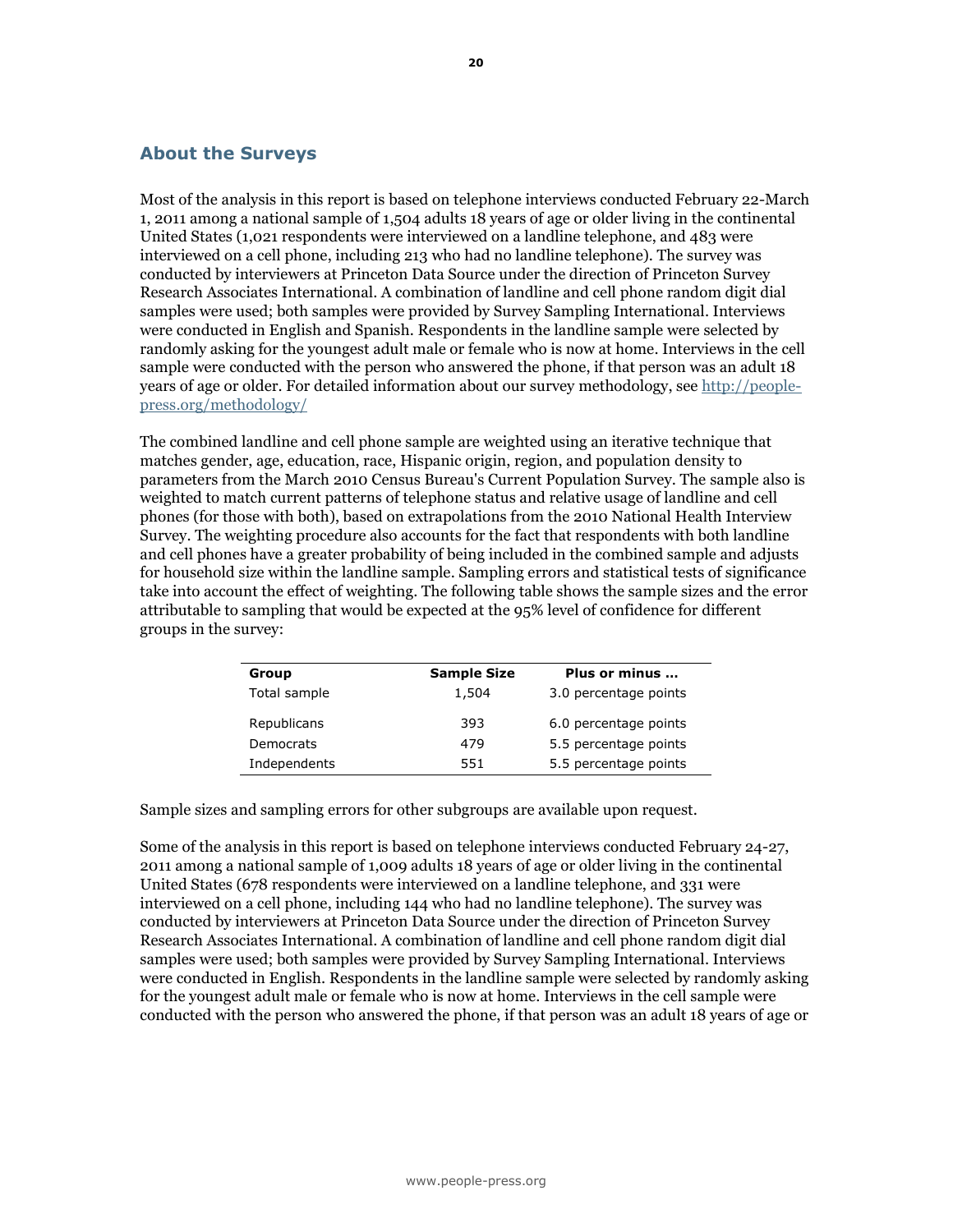older.

The combined landline and cell phone sample are weighted using an iterative technique that matches gender, age, education, race, Hispanic origin, region, and population density to parameters from the March 2010 Census Bureau's Current Population Survey. The sample also is weighted to match current patterns of telephone status based on extrapolations from the 2010 National Health Interview Survey. The weighting procedure also accounts for the fact that respondents with both landline and cell phones have a greater probability of being included in the combined sample and adjusts for household size within the landline sample. Sampling errors and statistical tests of significance take into account the effect of weighting. The following table shows the sample sizes and the error attributable to sampling that would be expected at the 95% level of confidence for different groups in the survey:

| Group        | <b>Sample Size</b> | Plus or minus         |
|--------------|--------------------|-----------------------|
| Total sample | 1009               | 4.0 percentage points |

Sample sizes and sampling errors for other subgroups are available upon request.

In addition to sampling error, one should bear in mind that question wording and practical difficulties in conducting surveys can introduce error or bias into the findings of opinion polls.